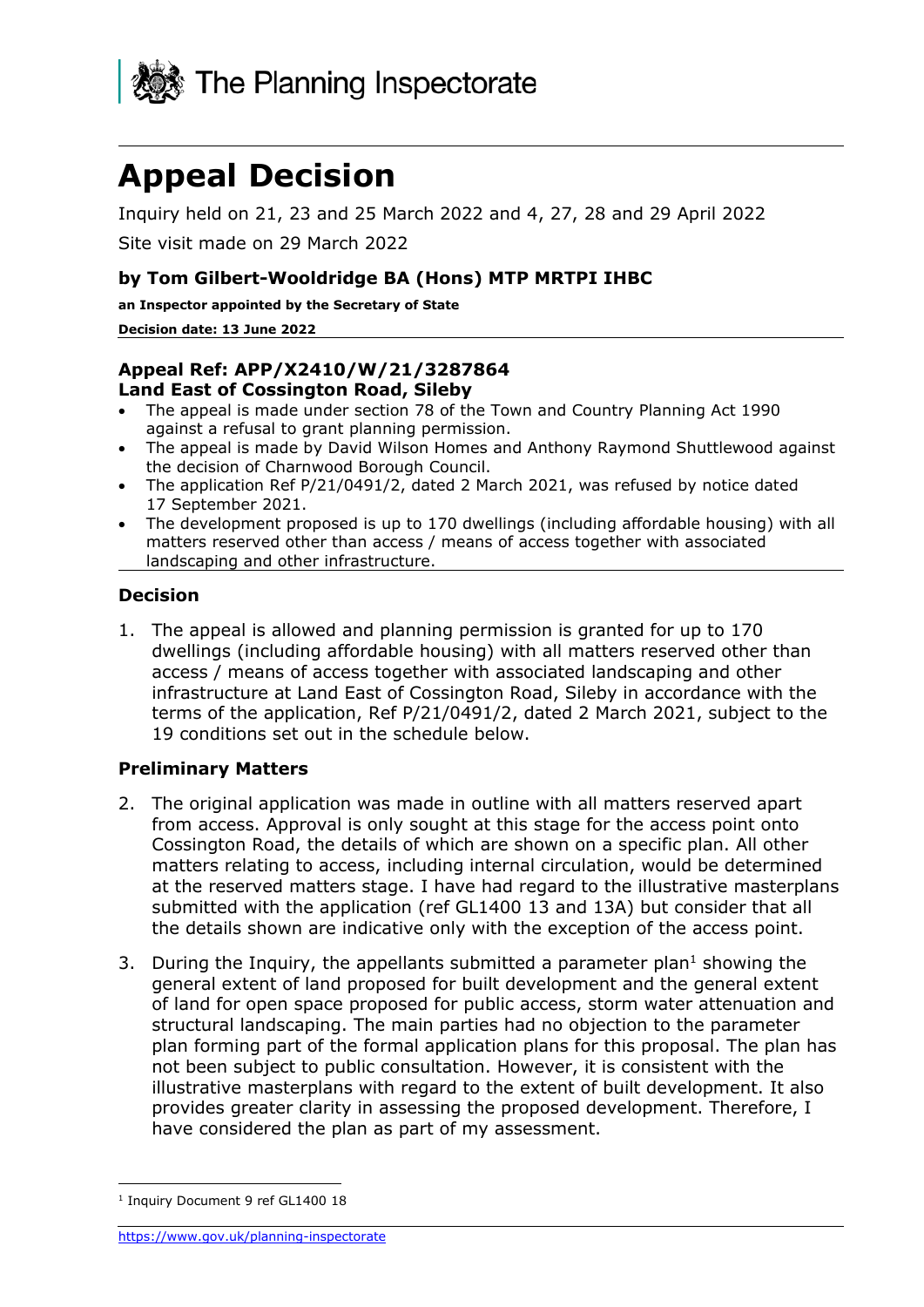- 4. In addition to the formal site visit on 29 March 2022, I also saw the site and surrounding area on 18 March 2022. A completed and executed Section 106 agreement (S106) was submitted by the appellants shortly after the Inquiry closed. This is assessed below.
- 5. Appeal documents were not initially available online following the start of the appeal. However, a second notification letter was issued to clarify the issue and an extension of time for appeal representations was provided. Therefore, I am satisfied that interested parties have not been prejudiced by this matter.

# **Main Issues**

- 6. The main issues are as follows:
	- (a) whether the proposed development would be in a suitable location having regard to the development plan and national policies;
	- b) the effect of the proposed development on the character and appearance of the area in relation to landscape and the Area of Local Separation;
	- c) whether or not the proposed development makes adequate provision for affordable housing and other infrastructure requirements; and
	- d) whether or not any conflict with the development plan and harm arising is outweighed by other considerations.

### **Reasons**

### *Policy context*

- 7. Policy CS1 of the Charnwood Core Strategy 2015 (CCS) sets out a development strategy and settlement hierarchy for the borough. Sileby is designated as a Service Centre by this policy due to the range of services and facilities that exist within the settlement, including primary schools, employment opportunities, shops, doctors' surgeries, recreation and leisure facilities, and regular public transport to larger settlements by bus and train. The policy seeks at least 3,000 new homes within and adjoining the Service Centres and aims to respond positively to sustainable development which contributes towards meeting development needs, supports the strategic vision, makes effective use of land and is in accordance with the policies elsewhere in the CCS.
- 8. Policy ST/2 and the Proposals Map of the Charnwood Local Plan 2004 (CLP) identify Limits to Development for various settlements in the borough. The policy seeks to confine built development to allocated sites and other land within the Limits to Development subject to specific exemptions set out elsewhere in the CLP. The Sileby Neighbourhood Plan 2018-2036 (SNP) also sets out defined Limits to Development for the settlement. Land outside these limits is treated as open countryside by SNP Policy G1, where development will be carefully controlled in line with local and national strategic planning policies. The policy also sets out a number of examples of appropriate development in the countryside.
- 9. CLP Policies CT/1 and CT/4 and the Proposals Map identify Areas of Local Separation (ALS) between specific settlements including one between Sileby and Cossington. Policy CT/1 states that development within these areas of generally open land will be strictly controlled and limited to specific types of development. CLP Policy CT/4 states that development acceptable in principle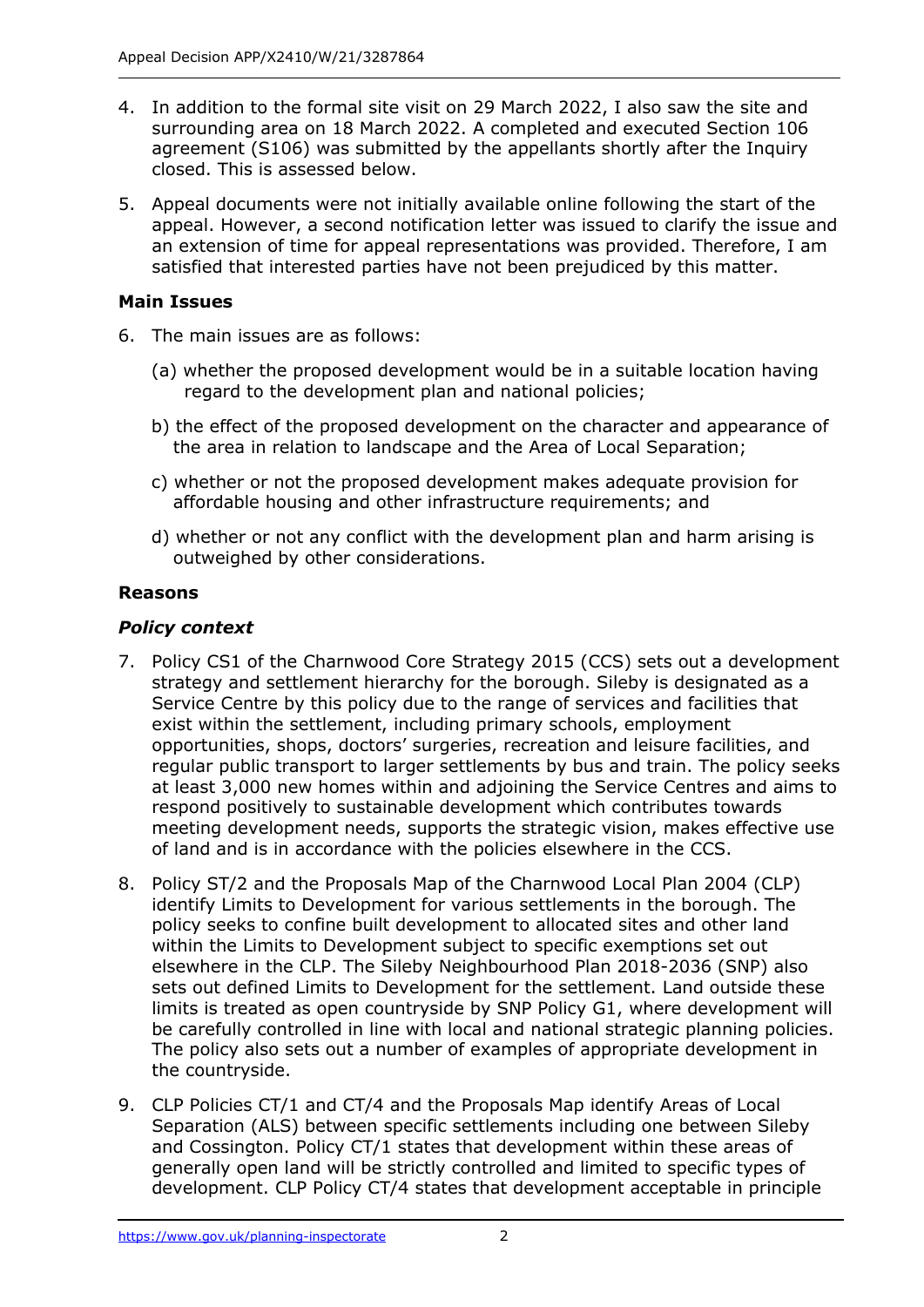in ALS (as set out in Policy CT/1) will only be permitted where the location, scale and design of development would ensure that the predominantly open and undeveloped character of the area is retained and the already narrow gap between settlements is not reduced.

- 10. CCS Policy CS11, amongst other things, requires new development to protect landscape character and maintain the separate identities of towns and villages. The policy also seeks to protect the predominantly open and undeveloped character of ALS unless new development clearly maintains the separation between the built-up areas of these settlements. SNP Policy G2 requires new development to enhance and reinforce the local distinctiveness and character of the area in which it is situated.
- 11. The emerging Charnwood Local Plan 2021-2037 (ELP) was submitted for examination in December 2021. The parties agree that it can only be afforded limited weight for this appeal. Nevertheless, the ELP seeks to maintain Sileby's status as a Service Centre and maintain and enlarge the ALS. A review of the SNP has commenced but it remains at a relatively early stage of production.
- 12. Paragraph 174 of the National Policy Framework (NPPF) requires development to contribute to and enhance the natural and local environment by following a number of criteria including (a) protecting and enhancing valued landscapes and (b) recognising the intrinsic character and beauty of the countryside.

# *Main issue (a): The suitability of the location*

- 13. The appeal site lies on the southern edge of Sileby and adjoins the Limits for Development. It is also located within the ALS between Sileby and Cossington. The proposed development does not meet any of the specific exceptions set out in CLP Policy CT/1 or SNP Policy G1 and so would be in conflict in principle with both policies. The development would also conflict in principle with CLP Policies ST/2 and CT/4.
- 14. This conflict should be seen in the context of the housing requirements for the CLP being lower than they are now, as the CLP is based on the Leicestershire Structure Plan adopted in 1994. A number of housing developments have been permitted around Sileby beyond the Limits to Development in the CLP, while housing has also been permitted within ALS elsewhere in the borough. Additionally, the SNP reflects the housing requirement in the CCS which is more than 5 years old.
- 15. The conflict also needs to take account of CCS Policy CS11 which does not restrict development based on its location and form. Instead, the policy applies a more nuanced approach to assessing development in the countryside including within ALS. Moreover, NPPF paragraph 174 sets out a more flexible approach to development in the countryside.
- 16. With regard to CCS Policy CS1, around 4,500 homes have been committed to in the Service Centres already between 2011 and 2021, with over 1,000 homes in Sileby alone. The target in the policy is not a ceiling and there is no evidence to suggest that simply going beyond the stated figure is unacceptable. Sileby performs well in terms of services and facilities compared to other Service Centres according to the Settlement Hierarchy Assessment. Additional housing allocations for the settlement are proposed in the ELP. The proposed development accords with CCS Policy CS1 insofar as it relates to housing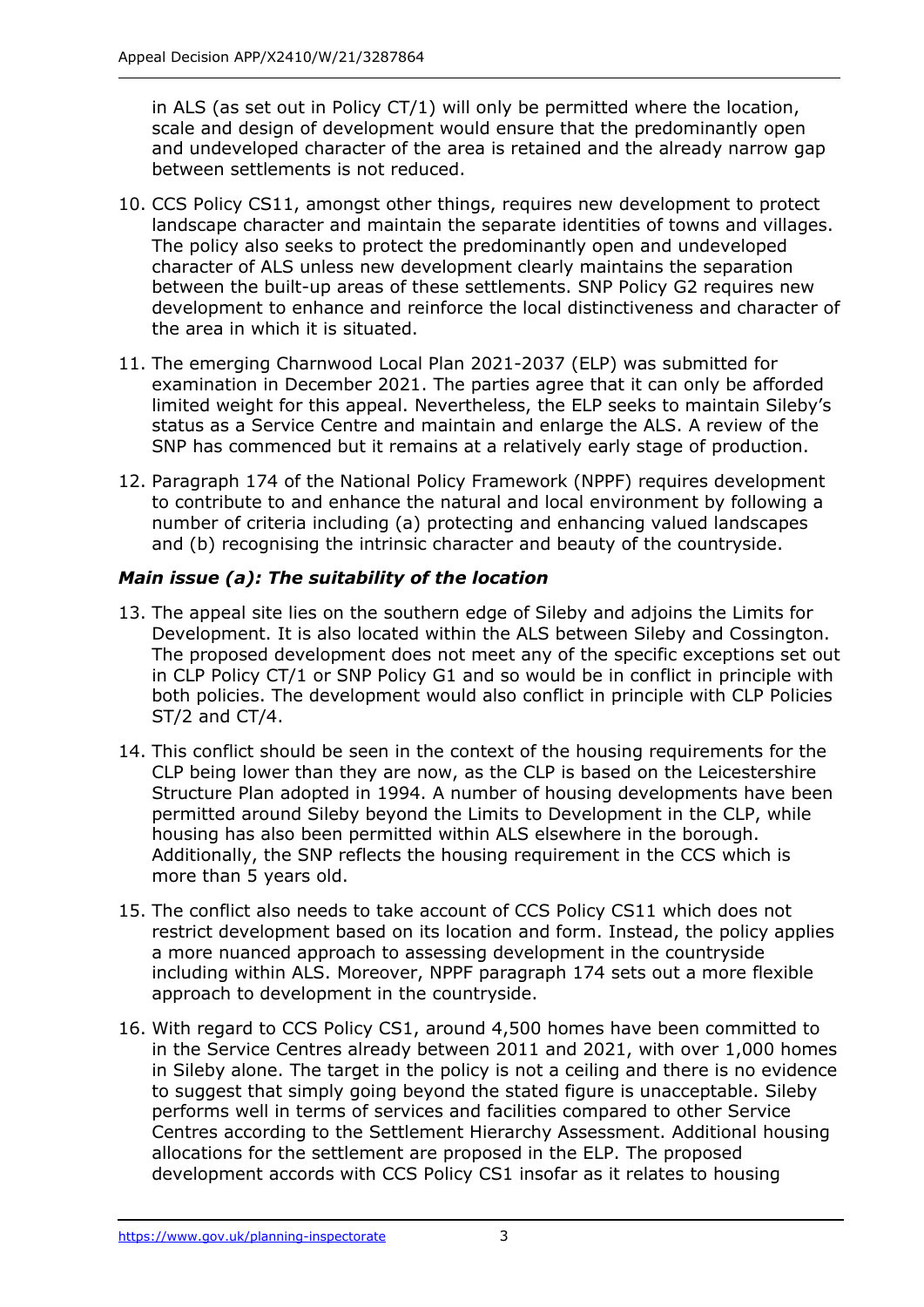adjoining a Service Centre. As to whether it constitutes sustainable development will depend on the assessment of the proposal below.

17. In summary, the development conflicts in principle with CLP Policies ST/2, CT/1 and CT/4 and SNP Policy G1 due to its location and form. However, any conclusion on whether or not the development would be in a suitable location having regard to the development plan and national policies depends on the consideration of the remaining main issues.

# *Main issue (b): Character and appearance*

#### *Landscape and visual character*

- 18. The appeal site is situated within the Soar Valley Landscape Character Area (LCA) in the Council's Landscape Character Assessment 2012 and forms part of the wider Trent Valley Washlands National Character Area (NCA). Both landscape character areas incorporate flat wide river flood plains and rising valley slopes that contain arable and pastoral farmland as well as settlements like Sileby. The NCA guidance advises that new built development should be located within existing settlements and avoid the valley floors and bordering slopes. The LCA guidance seeks to direct development away from prominent locations on the valley slopes. The LCA is defined as having a moderate landscape character strength and condition, where the strategy is to conserve and enhance.
- 19. Cossington Road forms the site's western boundary and provides vehicular and pedestrian access between Sileby and Cossington. Public footpath 147 to the south-west of the site provides an alternative pedestrian route between the two settlements. The Midland Mainline railway line embankment borders the site's eastern boundary. The northern boundary contains suburban housing along Chalfont Drive and other streets. The site's southern boundary comprises historic buildings at Brook Farm and vegetation that screens Derry's Nursery and Cossington Brook. Ribbon development along the western side of Cossington Road extends from Chalfont Drive almost as far as Brook Farm.
- 20. The site comprises a large open arable field that gradually rises from Cossington Road to the railway embankment. Historic map evidence indicates it was previously subdivided into smaller fields until at least the mid-20<sup>th</sup> century. From higher parts of the site, it is possible to see the wider countryside to the east and south, as well as long-distance views of the higher ground at Charnwood Forest to the west. There are glimpses of Cossington to the south from these higher parts but otherwise the neighbouring village is largely hidden from the site and its boundaries. The Council has recently resolved to grant planning permission for up to 130 dwellings on a large field immediately to the south of the brook and to the east of Cossington primary school (hereafter referred to as the Humble Lane scheme).
- 21. The site is highly visible travelling along Cossington Road including the parallel pedestrian footway due to the relatively low boundary hedge and the rising ground. The site is also very visible for passengers using the railway line. Part of the site is visible to the south-west from footpath 147 where it crosses the field between the brook and Cossington Road, through the gap in built form and vegetation on either side of the road.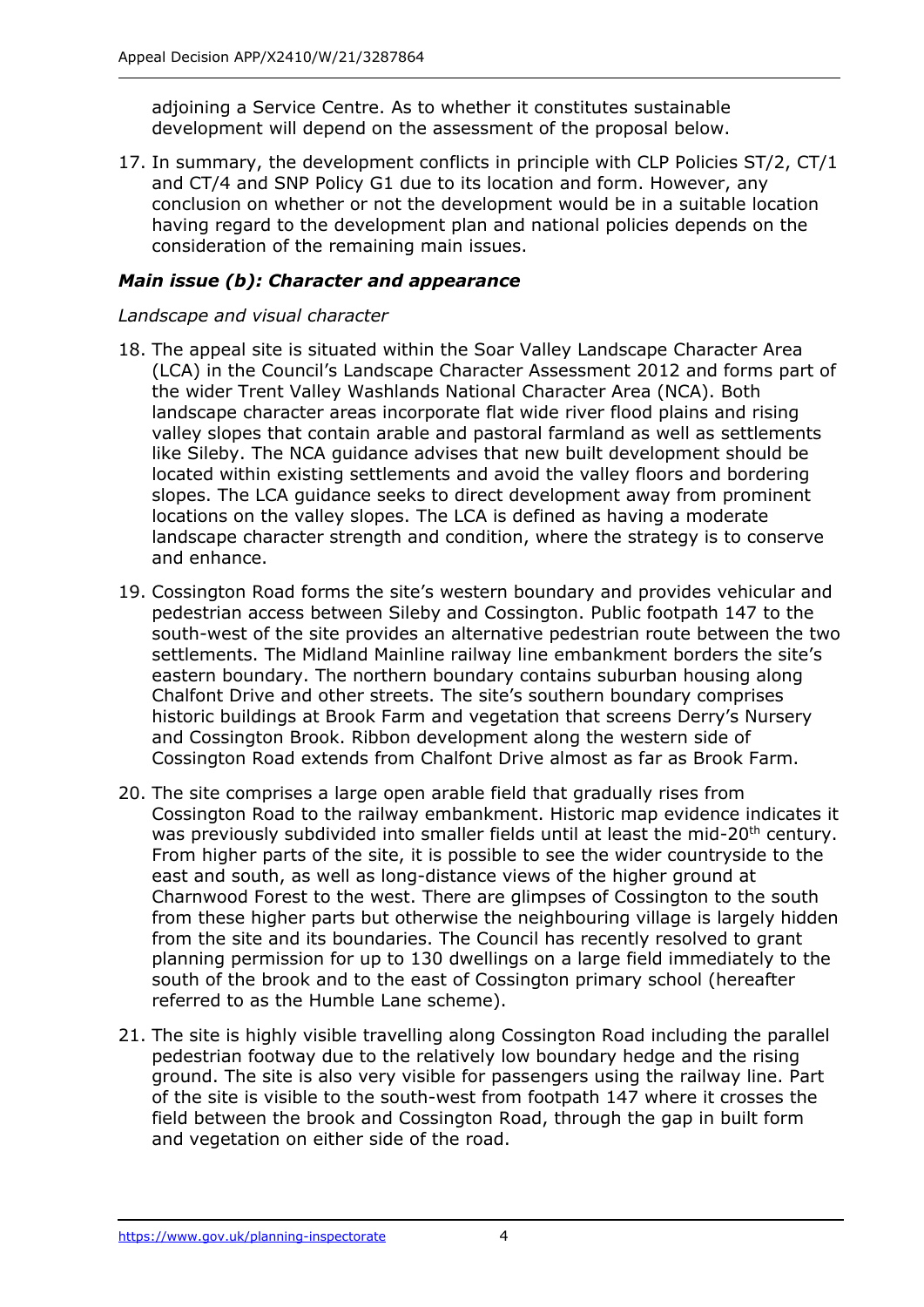- 22. Further to the south and south-west on the edge of Cossington, it is difficult to see the site at all due to intervening vegetation. From the Humble Lane railway bridge to the south-east, the site is glimpsed behind the brook vegetation in winter months. From higher ground to the east on Blackberry Lane and the Leicestershire Round recreational footpath, it is possible to see the site in front of existing housing on the edge of Sileby, although it is hard to distinguish given the long-distance view and existing vegetation.
- 23. The Council refers to a local setting of the site which provides a landscape backdrop to the site across three adjoining parcels of land<sup>2</sup>. These parcels vary in character and visibility. The land to the east of the railway line enables longer distance views over farmland and the wider countryside to the east and north-east. The land to the south, incorporating Derry's Nursery and the northernmost part of the adjacent field, is largely screened from the site by vegetation although glimpses through are possible in winter months. The land to the south-west consists of smaller pastoral fields crossed by footpath 147 between Sileby and Cossington that leads to Cossington Conservation Area and the listed parish church. Unlike the other two parcels, it is publicly accessible and provides an approach to and from the site, although intervisibility is restricted to the nearest field to Cossington Road.
- 24. There is disagreement between the parties as to whether the site and local setting constitute a valued landscape for the purposes of NPPF paragraph  $174(a)$ . Both parties have used guidance<sup>3</sup> from the Landscape Institute to assess this matter, including Technical Guidance Note 02/21 (TGN).
- 25. As set out in the TGN, the ALS designation between Sileby and Cossington is insufficient on its own to equate to valued landscape status because it is primarily a spatial planning tool. The site's rising valley slope and arable land use are characteristic of the LCA but are not particularly rare or distinctive features or functions in the surrounding area. The openness of the site is visually pleasing from Cossington Road but it is essentially a large modern field with no vegetation other than along the boundaries.
- 26. There is a visual, functional and probable historical relationship between the site and the buildings at Brook Farm, but nothing to suggest that this is significantly different to the relationship between fields and farm buildings elsewhere. The land to the south-west of the site is a more intimate patchwork of smaller pastoral fields crossed by public footpaths that form a backdrop to the aforementioned conservation area and the church. The site in contrast has no public access and it is difficult to discern the conservation area or church.
- 27. The land to the immediate south of the brook comprises part of another large and nondescript field, as well as nursery buildings, scrub and hard surfacing. The land to the east of the railway line shares many of the ordinary features and functions of the site itself. Therefore, while the land to the south-west of the site may exhibit qualities that equates it to a valued landscape, the site and the overall local setting do not.
- 28. The absence of a valued landscape does not mean that the site has no value in landscape or visual terms. It is evident that local people value the countryside

<sup>2</sup> As set out in Inquiry Document 10

<sup>3</sup> Core Document 6.25 Guidelines for Landscape and Visual Impact Assessment (Third Edition) and Core Document 6.28 Assessing Landscape Value Outside National Designations (Technical Guidance Note 02/21)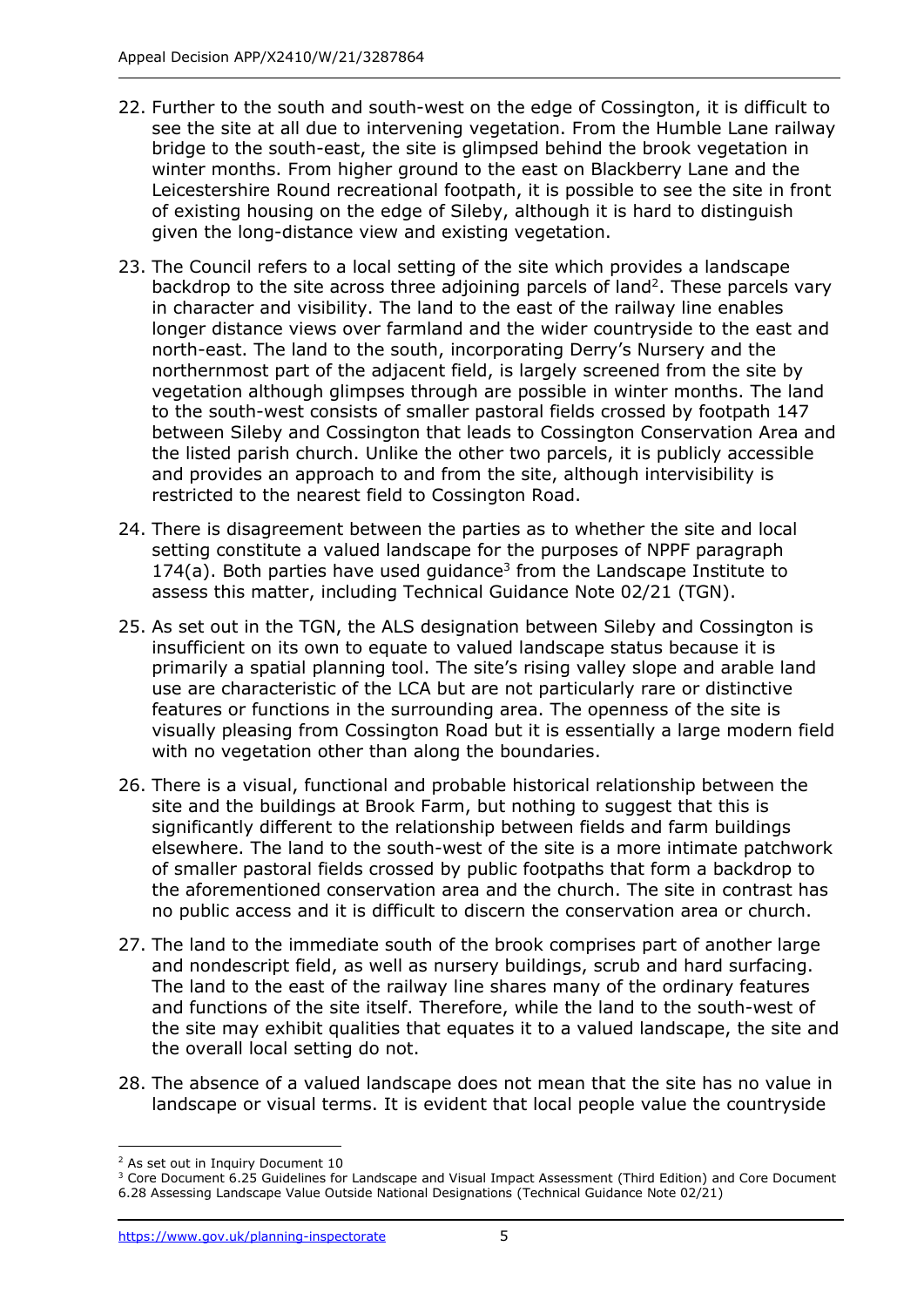between Sileby and Cossington. The site has features characteristic of the NCA and LCA and its open undeveloped state is apparent from Cossington Road, the railway line and footpath 147. These qualities are tempered by the proximity of built development on two sides, but nevertheless the site can be afforded moderate value in landscape and visual terms.

- 29. The parameter plan and the illustrative masterplans indicate that the proposed built development would be confined to the northern half of the site, with a vegetation buffer between the housing and the railway line. The remainder of the site is intended to be used for public access and an attenuation pond with the potential for new and reinforced vegetation boundaries. The access point would utilise an existing field access opposite 184 Cossington Road and there could be a new footpath access into the site through the existing hedgerow.
- 30. While all matters are reserved apart from the access point, the development of up to 170 dwellings would result in the loss of an agricultural field and land use. The open rising valley slope would be eroded by built form in the northern half of the site. The landscaping and management of the public open space has yet to be agreed but it is likely that the introduction of footpaths and play space as suggested would create a peri-urban parkland landscape in the southern half of the site.
- 31. The changes would be highly visible from Cossington Road and the railway line given the current openness of the site. Views from the higher north-eastern part of the site across the surrounding countryside would be curtailed. From footpath 147, housing would intrude into the gap that currently exists between the ribbon development and Brook Farm. From more distant viewpoints to the south-west, south and east, the built development would be harder to discern behind existing vegetation boundaries and against the existing settlement edge. This includes the view from the Humble Lane railway bridge with or without the Humble Lane scheme.
- 32. The negative landscape and visual effects would be tempered by the urbanising influence of the existing housing to the north and west of the site. The increase in vegetation along the boundaries would lessen the impact from the different viewpoints over time. This has the potential to provide a more considered green edge to the settlement than the existing housing on Chalfont Drive even if the site would become more enclosed. There is no dispute that the design of individual houses could complement the existing adjoining housing in accordance with SNP Policy G2. The public open space could allow for a greater mix of grassland and meadow planting than the existing field, with the reintroduction of historic field boundaries. It would also increase public access to green space.
- 33. In summary, the development would result in harm to landscape and visual character from the loss of an open field on a rising valley slope contrary to CCS Policy CS11. However, the presence of existing housing lessens the harm and it can be mitigated by planting and access to green space. While the overall effect would not be beneficial, the mitigation would limit the harm caused to no greater than moderate.

# *Area of Local Separation*

34. The site comprises a large part of the ALS on the eastern side of Cossington Road, which also includes Brook Farm and Derry's Nursery. The ALS continues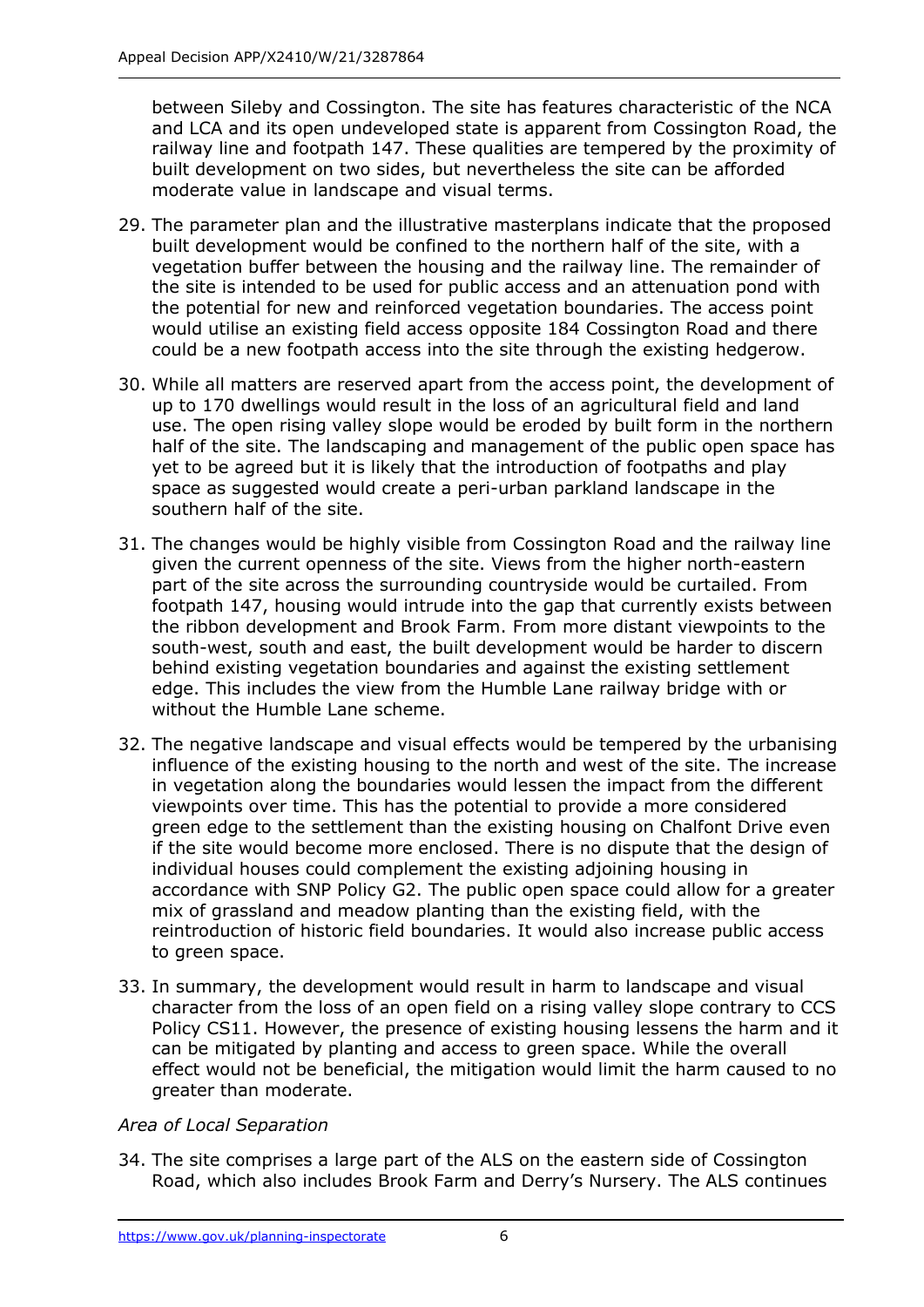on the western side of Cossington Road following the edge of a footpath and field boundary. The narrowest part of the ALS is approximately 150m between the end of the ribbon development and the back garden of the first house in Cossington. The widest part is along the eastern edge of the site adjacent to the railway line. The ELP proposes to enlarge the western part of the ALS as far as the Leicestershire Round recreational footpath on the edge of Cossington Meadows Nature Reserve.

- 35. Travelling in either direction on Cossington Road, built form and open fields switch from one side of Cossington Road to the other. The site marks the edge of Sileby on the east side of the road, but ribbon development to west extends the settlement further south almost as far as Brook Farm. There is then built form at Brook Farm and dense vegetation screening Derry's Nursery to the east with open fields to the west. As the road bends past the nursery entrance, the buildings of Cossington come into view.
- 36. The village signs for Cossington and Sileby on Cossington Road are not a precise measure of where either settlement begins or ends. There is a perception of being in Cossington at the entrance to Derry's Nursery due to the presence of built form in that village. Conversely, there is little perception of being in Sileby until one is alongside the ribbon development and the existing housing at Chalfont Drive comes into view behind the site. Brook Farm and the dense roadside vegetation at Derry's Nursery act as a break between the two settlements on the east side of the road while fields do the same on the west side.
- 37. From footpath 147 heading north from Cossington, one moves through the western part of the ALS towards the narrow gap between the ribbon development and Brook Farm with the site beyond. Again, the arrival into Sileby is at the end of the ribbon development. In the opposite direction, the arrival into Cossington does not occur until you reach the church. From the railway line, Cossington is visible to the west across the fields either side of Humble Lane but appears quite separate from Sileby due to the vegetation along the brook and the lack of built development to the north and south of the brook.
- 38. The ALS has a staggered boundary and it is hard to appreciate the entire area in one location. Likewise, it is difficult to see Sileby from Cossington and vice versa due to intervening buildings and vegetation. However, the parcels of land on both sides of Cossington Road create a break in built development and allow people to appreciate the distinct identities and edges of Sileby and Cossington. Therefore, the ALS including the site performs an important role in maintaining separation between the two settlements with regard to an actual as well as perceived gap.
- 39. The narrowest gap of the ALS between Sileby and Cossington would not reduce as a result of the development. Nevertheless, the proposed area of built development would extend the edge of Sileby southwards by around 60m along the eastern side of Cossington Road and around 160m along the western side of the railway line. The actual amount of ALS would inevitably reduce.
- 40. Travelling along Cossington Road in either direction between Sileby and Brook Farm, it would be evident even with mitigation planting that the settlement edge of Sileby to the east of Cossington Road had moved southwards. From the northern end of footpath 147, the gap between the ribbon development and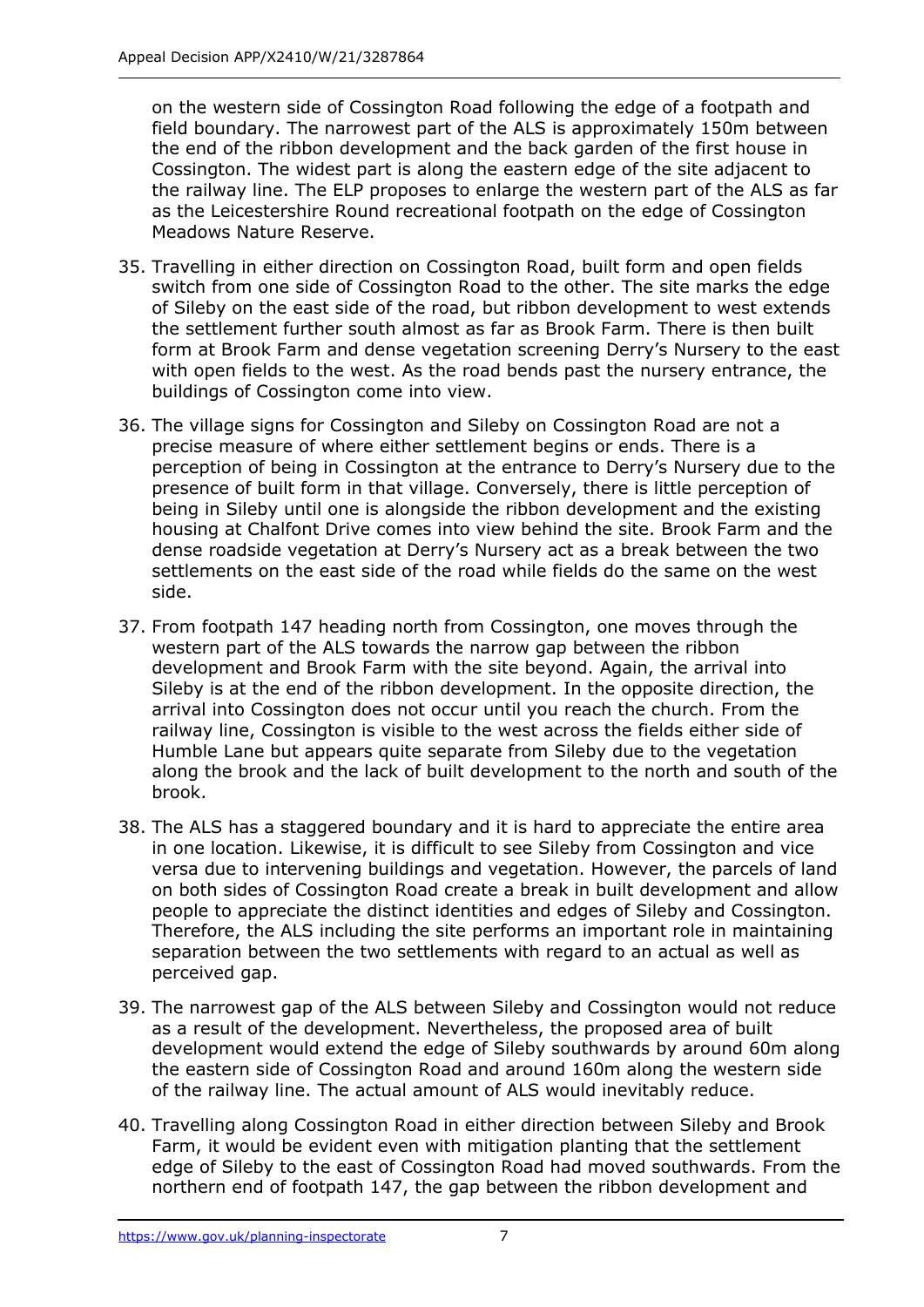Brook Farm would be lost in views heading towards Sileby. From the railway line, there would be a perception of an expanded settlement edge to Sileby along with an expanded settlement edge to Cossington in the event that the Humble Lane scheme was also implemented. Thus, the openness provided by the existing site would be diminished from all three route locations.

- 41. However, such perceptions would be limited to relatively short sections of road, rail and footpath. Further south of Brook Farm on Cossington Road, it would be difficult to appreciate any reduction in separation due to the bend in the road and existing vegetation and buildings at Derry's Nursery. The open fields opposite the nursery that form the western part of the ALS would remain. Likewise, further south on footpath 147, views towards Sileby would be obscured by field boundaries.
- 42. The proposed area of public open space would be perceived from the road and railway line and the footpath nearer to the road. The space would have a different character to the existing field, but it would retain a reasonably large gap between the proposed housing and Brook Farm as well as maintaining separation from the Humble Lane scheme if built. Users of the public open space would experience a peri-urban environment rather than open countryside but would still be able to appreciate a gap in built development.
- 43. In summary, there would be an actual and sizeable reduction in the amount of ALS contrary to CLP Policies CT/1 and CT/4. However, the perceptual reduction in ALS would be limited to relatively short sections of different routes while the public open space would retain a meaningful break in built form. The development would not be seen from Cossington and the separation between the two settlements would be clearly maintained. Therefore, while there would be some harm caused to the ALS, it would be no greater than moderate.

# *Conclusion on character and appearance*

44. In conclusion, the proposed development would have a harmful effect on the character and appearance of the area in relation to the effect on landscape character and the physical reduction of the ALS. Therefore, it would not accord with CCS Policy CS11 (first bullet), CLP Policies CT/1, CT/4 and ST/2, and SNP Policy G1. Conversely, the development would maintain the separate identities of Sileby and Cossington and clearly maintain the separation between the builtup areas in accordance with CCS Policy CS11, while there would be no conflict with SNP Policy G2 in design terms. NPPF paragraph 174(a) is not applicable with regard to valued landscapes, but there would be some conflict with NPPF paragraph 174(b) in terms of the moderate harm that would be caused to the intrinsic character and beauty of the countryside.

# *Main issue (c): Infrastructure provision*

45. CCS Policy CS24 seeks to ensure that development contributes to the reasonable costs of on site and, where appropriate, off site infrastructure. The Council has confirmed that the completed S106 resolves the second reason for refusal relating to infrastructure provision and the lack of a legal agreement. However, the appellants dispute the need to provide the education and healthcare contributions, disagreeing with the requirements of Leicestershire County Council (LCC) as the local education authority, and the West Leicestershire Clinical Commissioning Group (CCG) as the local healthcare commissioner.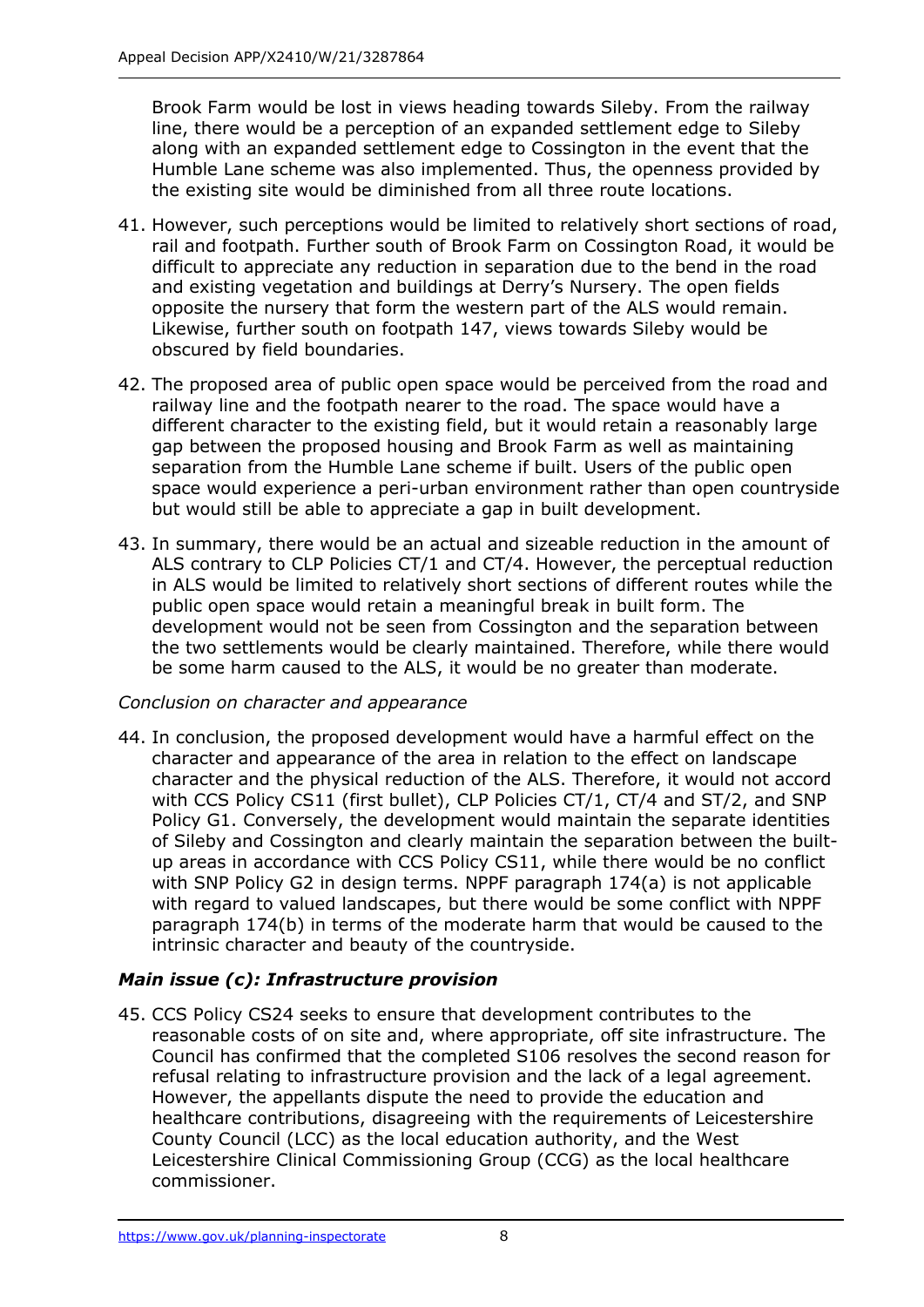- 46. The S106 allows me to discount any obligation that does not meet the three statutory tests set out in Regulation 122 of the Community Infrastructure Levy (CIL) Regulations 2010 (as amended). Obligations must be necessary to make the development acceptable in planning terms, directly related to the development, and fairly and reasonably related in scale and kind to the development. These tests are repeated in NPPF paragraph 57.
- 47. There are a number of education contributions in the S106 relating to primary education and transport, secondary education, special educational needs (SEN), and early years. Starting with primary education, the appellants and LCC concur that a development of 170 dwellings would generate 51 pupils of primary school age. There are two primary schools in Sileby (Highgate and Sileby Redlands) and one in Cossington. The site falls within the catchment of Sileby Redlands although the school in Cossington is nearer.
- 48. LCC has confirmed that Sileby Redlands has a net capacity of 420 and forecasts that 392 pupils would be on the roll should this development proceed, a surplus of 28 places. However, recognising that children do not always attend their catchment school, LCC has assessed all primary schools within a 2-mile radius of the site. LCC expressed concerns before the Inquiry opened that factoring in forecasts for Highgate and Cossington primary schools would result in an overall deficit of 94 school places in the 2-mile radius should this development proceed.
- 49. Following discussion at the Inquiry, LCC clarified that Highgate would have a lower deficit of 30 places by removing one development that has not yet secured planning permission and another that would be expected to fund expansion at Cossington. This is based on a net capacity of 285 places at Highgate, but LCC's latest (March 2022) school capacity data returns to the Department for Education shows a net capacity of 315 places. Therefore, no deficit would exist at Highgate should this development proceed. The deficit forecast at Cossington is expected to be addressed by the aforementioned expansion.
- 50. From the evidence before me, it has not been demonstrated that the development would result in a deficit of primary school places at either the catchment school or the two other nearby schools. Therefore, the Primary Education Contribution is not necessary. Without a deficit, there is no requirement to provide transport to primary schools outside of the 2-mile radius of the site. Therefore, the Primary Transport Contribution is not necessary either.
- 51. Turning to secondary education, 170 dwellings would generate 29 pupils aged 11-16. The catchment school is Humphrey Perkins School in Barrow upon Soar although the nearest school is Wreake Valley Academy in Syston. LCC has forecast that Humphrey Perkins School would have an overall deficit of 77 places if this development proceeds. It is evident that the school's net capacity has reduced from over 1,000 pupils to 900 in the latest March 2022 data returns. While the reasons for this are not entirely clear, the data has been validated and is intended to be a true reflection of current capacity. In the same way as the data return for Highgate, I have little reason to doubt the validity of the March 2022 figures.
- 52. Wreake Valley is projected to have ample spare capacity in future years, but the academy is in a separate education planning area and none of the above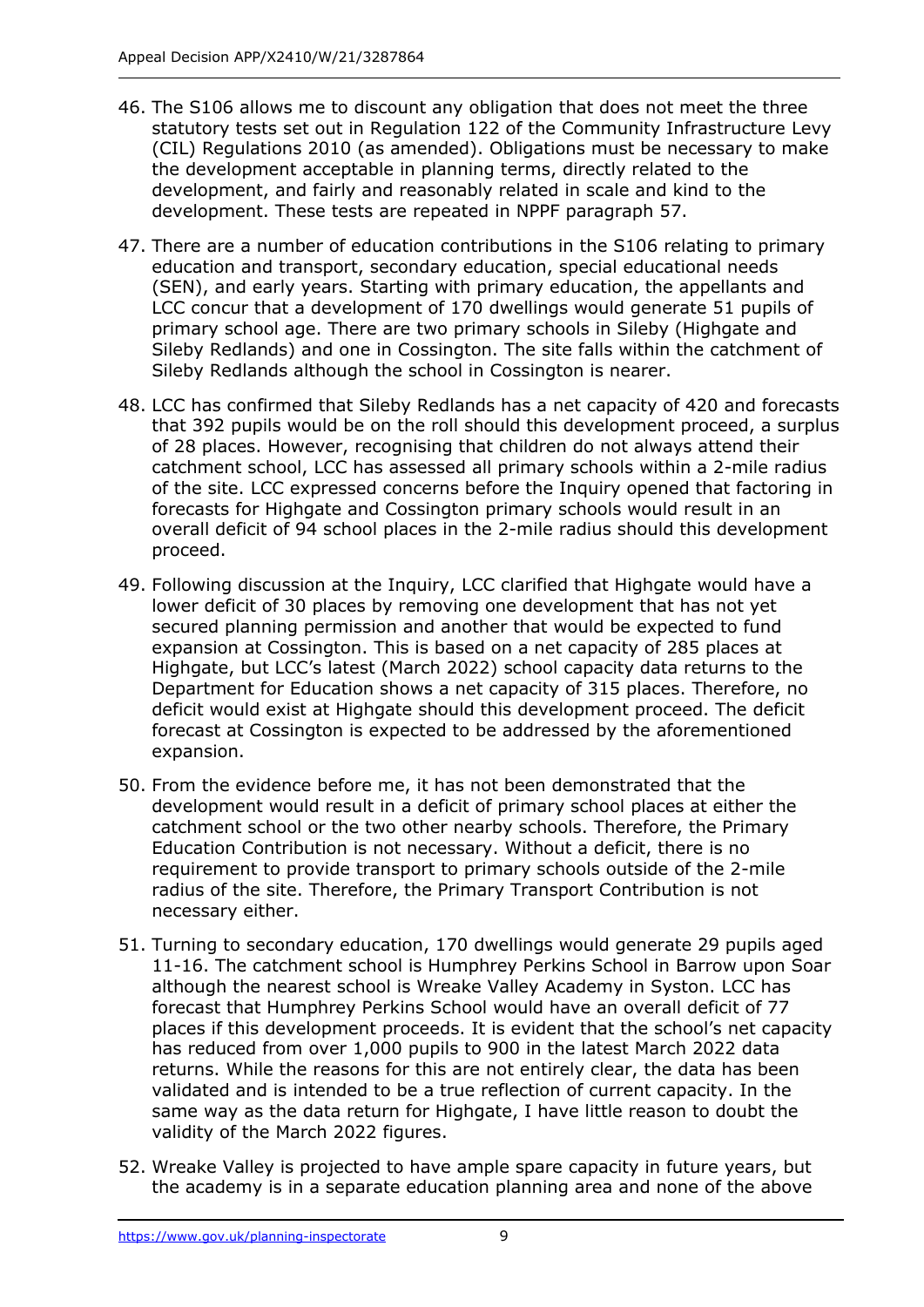primary schools feed into it. School census data indicates that only a small percentage of 11-16 year olds from Sileby attend the academy. While it is nearer, the route involves crossing major roads. The academy is the nearest post-16 education provider and has ample capacity for such pupils, but this is separate from 11-16 secondary education. It is likely that most pupils from the development would look to attend Humphrey Perkins. Given the projected deficit, I therefore consider that the Secondary Education Contribution is necessary.

- 53. With regard to SEN, there is no disagreement that the nearest special school (Ashmount School in Loughborough) is projected to have a deficit of 20 places if this development proceeds. It is possible that any child with SEN could be accommodated in mainstream schools, but also possible that they may require specialist facilities. The development of 170 dwellings would generate less than one pupil with SEN at both primary and secondary levels and may not generate anyone with SEN. However, the same argument could be applied to housing developments of similar sizes when cumulatively there could be an impact on SEN provision. Therefore, I consider the SEN Contribution is necessary.
- 54. LCC has confirmed that it would require funding for 10 early years places as a result of the development of 170 dwellings. It would appear that another undetermined development (175 dwellings at Peashill Farm, Sileby) has been assumed to take up existing surplus capacity in early years places, leaving this development to fund the shortfall. However, the Peashill Farm proposal has also been asked to provide a financial contribution for early years places, which presents the risk of double funding of places. Moreover, the Peashill Farm proposal is undetermined and so may not take up the spare capacity in any event. Therefore, the Early Years Contribution would be unreasonable.
- 55. Regarding healthcare matters, there are two general practices in Sileby at Highgate Medical Centre and The Banks Surgery. The CCG has highlighted capacity issues for both practices and has sought funding towards reconfiguration and refurbishment and/or extension of the two premises. Interested parties have highlighted the length of time it can take to get an appointment. It is evident that both practices are still accepting new patients, but practice lists are only closed in extreme circumstances. While the practices are not physically open for the full NHS contractual core hours (8am to 6:30pm), I have little reason to doubt that the practices will be operational within these core hours and that staff will be undertaking other essential work outside of public opening times.
- 56. The NHS Constitution seeks to provide a comprehensive service to all, but this does not automatically mean that only the NHS should fund all increases in capacity. There is a similar requirement in terms of education that the state must provide sufficient spaces for all pupils in any local area, but it is widely accepted that new development can fund increases in school capacity where necessary. Therefore, while S106 monies should not be used to fund additional healthcare staff, it can be used for physical capacity works to make new development acceptable in planning terms.
- 57. The practices could seek reimbursement from the NHS of any costs expended on improving or expanding their premises, including those funded by the S106. This would lead to the risk of double funding, with the S106 unable to clawback any money spent in such circumstances. Nevertheless, the CCG at the Inquiry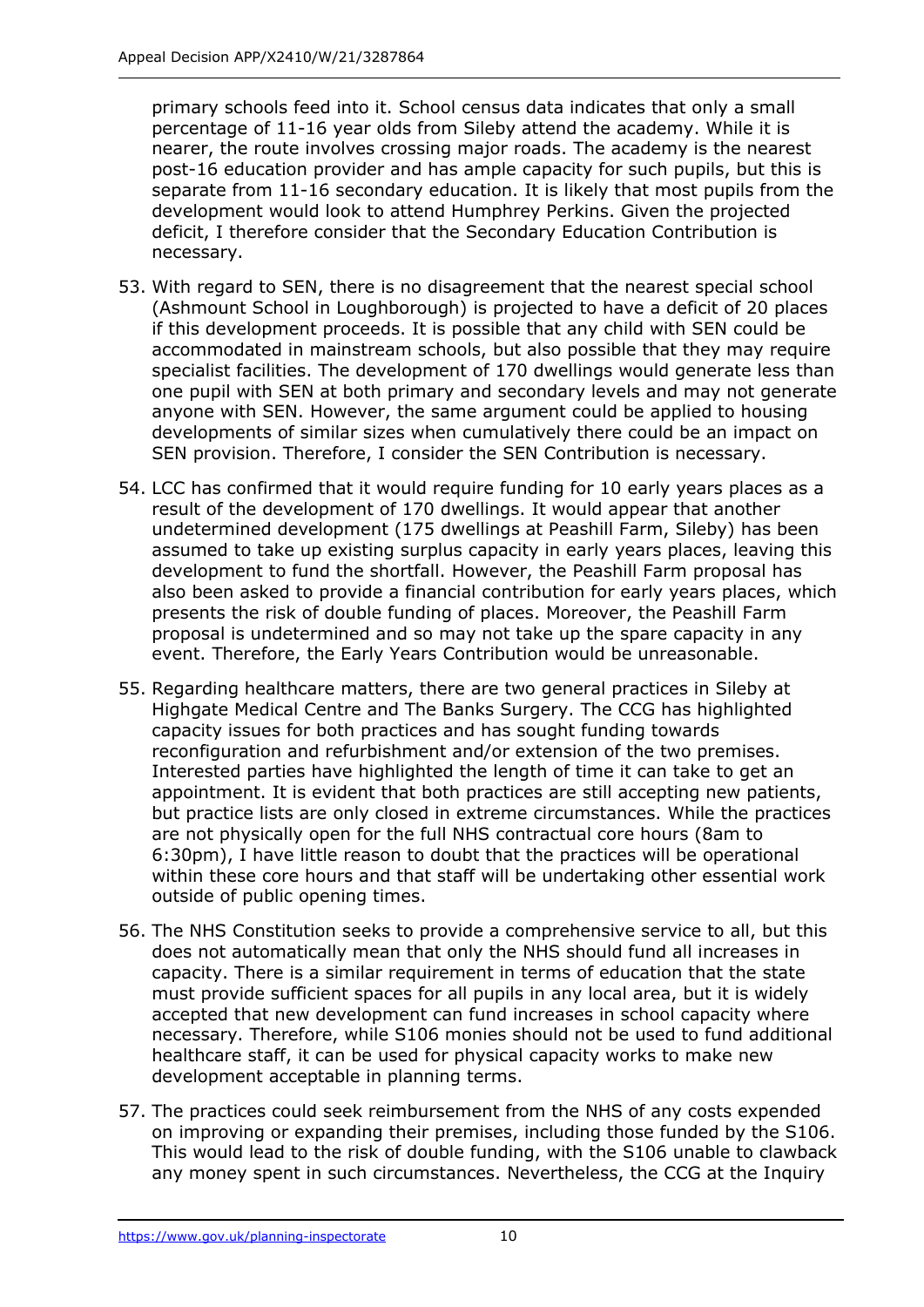gave assurances that the practices would not be able to claim the S106 money back as the CCG would manage the business case for any works to the premises. While the CCG is not a signatory to the S106, it is a public body acting in the public interest. Therefore, I am satisfied that any reimbursement of S106 money would not occur.

- 58. However, I have limited information to demonstrate how the number of additional patients generated by this development would impact significantly on the provision of healthcare services locally, or that other options to improve capacity such as longer opening hours have been explored and ruled out. The financial request from the CCG is based on a standard formula and it is not clear how capacity would be increased. Therefore, it is not possible to say that the Healthcare Contribution is necessary to make the development acceptable in planning terms.
- 59. The Affordable Housing obligation would ensure that 30% of the total dwellings are affordable and of an appropriate type, size and tenure, in line with CCS Policy CS3 and SNP Policy H4 that deal with affordable housing. The On Site Public Open Space obligation would secure a mixture of parkland, natural and semi-natural open space, amenity green space, play area and a young persons' facility within the site, in accordance with CCS Policy CS15 that deals with open spaces, sports and recreation. The Outdoor Sports Facilities Contribution would go towards improvements to football, cricket and/or bowls facilities within Sileby, while the Allotments Contribution would be used to provide community growing space or additional allotment plots in Sileby. Both would address shortfalls in existing provision as required by CCS Policy CS15.
- 60. The Bus Display, Bus Flag, Bus Shelter and Bus Stop Improvements Contributions are all intended to improve the existing nearby bus stop on Cossington Road and, in conjunction with the Bus Passes Contribution, would encourage public transport use by new residents. The Travel Pack Contribution would inform residents of sustainable travel choices, while the STARS Contribution would support the monitoring of the Travel Plan that would be secured by condition. All of these contributions would be in accordance with CCS Policy CS17 which promotes sustainable travel.
- 61. The Library Facilities Contribution and the Civic Amenities Contribution would allow for the provision of facilities at Sileby Library and Mountsorrel Household Waste Recycling Centre respectively to accommodate demand from the development. This would be in accordance with CCS Policy CS24. The County Council Monitoring Costs Contribution is necessary to ensure that LCC can monitor compliance with relevant obligations.
- 62. With the exception of the Primary School Contribution, the Primary Transport Contribution, the Early Years Contribution, and the Healthcare Contribution, I am satisfied that all of the above planning obligations accord with the three tests in Regulation 122 of the CIL Regulations 2010. Therefore, I can take all of the obligations into account as part of my decision apart from the Primary School Contribution, the Primary Transport Contribution, the Early Years Contribution, and the Healthcare Contribution. In conclusion, the development would make adequate provision for affordable housing and other infrastructure requirements. Therefore, it would accord with CCS Policies CS3, CS15, CS17 and CS24 and SNP Policy H4.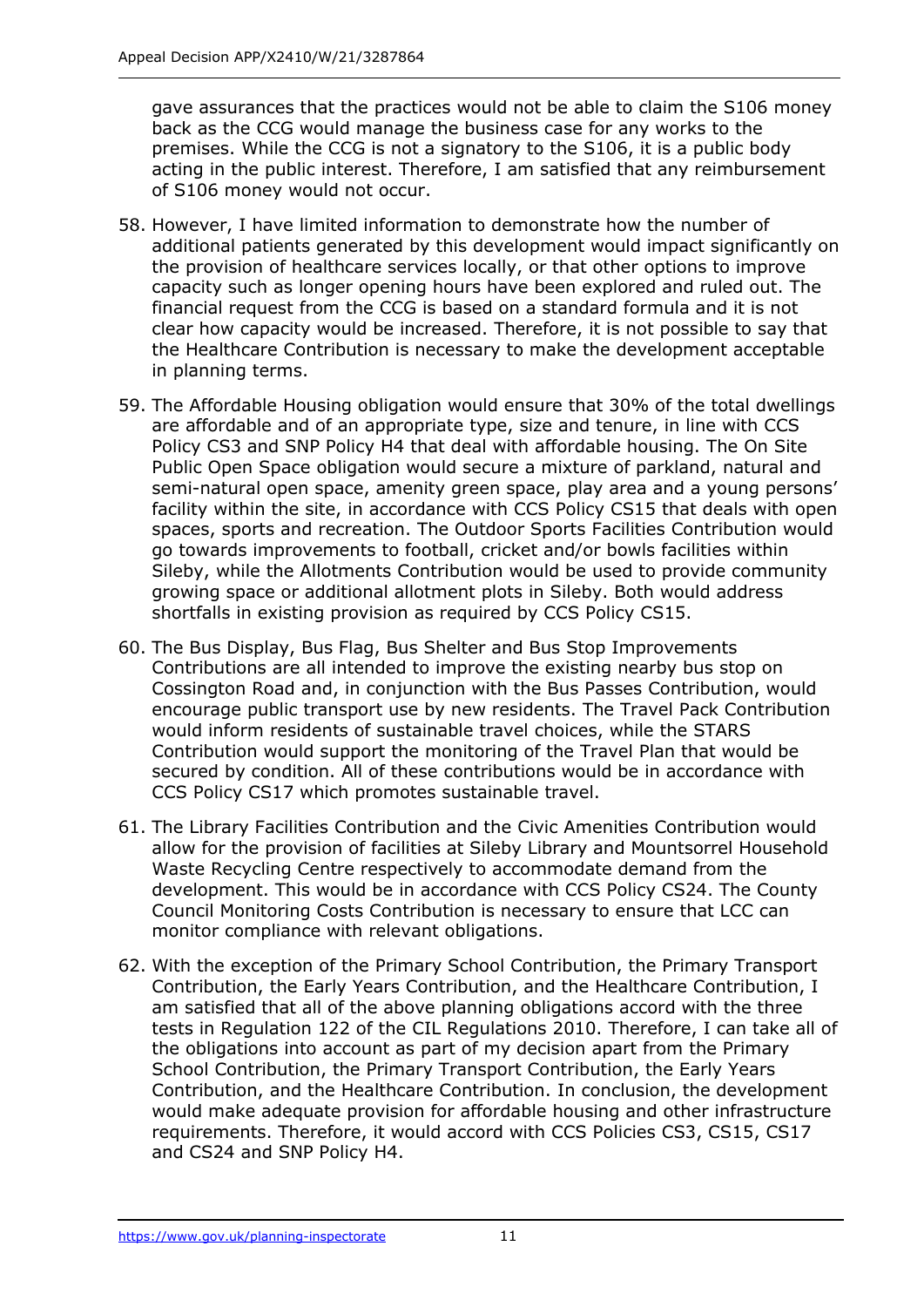# *Other Matters*

- 63. With the exception of the access point, all other elements shown on the masterplans are indicative. Moreover, the development is for up to 170 dwellings. Therefore, at the reserved matters stage it should be possible to achieve a layout, scale and quantum of development that avoids unacceptable effects to the living conditions of residents of existing properties with regard to matters such as outlook, privacy, light and noise. This should also avoid any unjustified interference with an individual's right to enjoy their property. Similarly, it should be possible to achieve satisfactory design, landscaping, and sustainable construction at the reserved matters stage. There is little evidence that the development would result in an increase in crime or anti-social behaviour. The effects of the construction process can be controlled and mitigated via a management plan secured by condition.
- 64. In terms of agricultural land quality, the majority of the site comprises Grade 2 and Grade 3a (the best and most versatile land as defined by the NPPF) along with a small area of Grade 3b near the brook. While the agricultural land would be lost, the appellants' agricultural quality survey indicates that the soil quality is affected by issues with drought as well as wetness. In combination with the relatively limited area of land involved, in comparison to the wider farmed countryside, I therefore consider the loss of land carries no more than moderate weight.
- 65. Adequate parking provision within the development site can be secured at the reserved matters stage to avoid increasing any on-street parking along Cossington Road. The distance from the site to the centre of Sileby is not beyond an unreasonable distance for walking even if cycling is less attractive due to the busy nature of the road. There is also a regular bus service. Therefore, future occupants would not be overly reliant on the private car to access services and facilities, which in turn should avoid an unacceptable effect on parking within the centre of Sileby. Vehicle speeds past the site can be addressed via traffic calming measures while the existing footway can be widened. Both elements can be secured by condition.
- 66. The appellants' traffic assessment (TA) was carried out during a period of Covid lockdown in early 2021 and so had to utilise older traffic count data from 2016 for the Brook Street junction to forecast effects on this junction. The findings that the junction would operate within capacity in 2026 with or without the proposed development were supplemented with traffic count data of the junction in November 2021. While traffic levels have increased since 2016, the 2021 results indicate that the effect on the junction would not be severe. No capacity assessment has taken place of the Mountsorrel Lane / Barrow Road / King Street junction, but this junction is further away from the site than the Brook Street junction and was outside the TA study area agreed between the appellants and the local highway authority.
- 67. While traffic noise and vibration can have negative effects on nearby listed buildings, the development is unlikely to generate significant numbers of larger vehicles that have the greatest impact. It is evident that the local area suffers from flooding particularly in relation to the River Soar and its tributaries. This can close minor roads between Sileby and other settlements and result in more traffic using Cossington Road. While this is clearly disruptive, such events remain relatively infrequent and so it would not be necessary for the TA to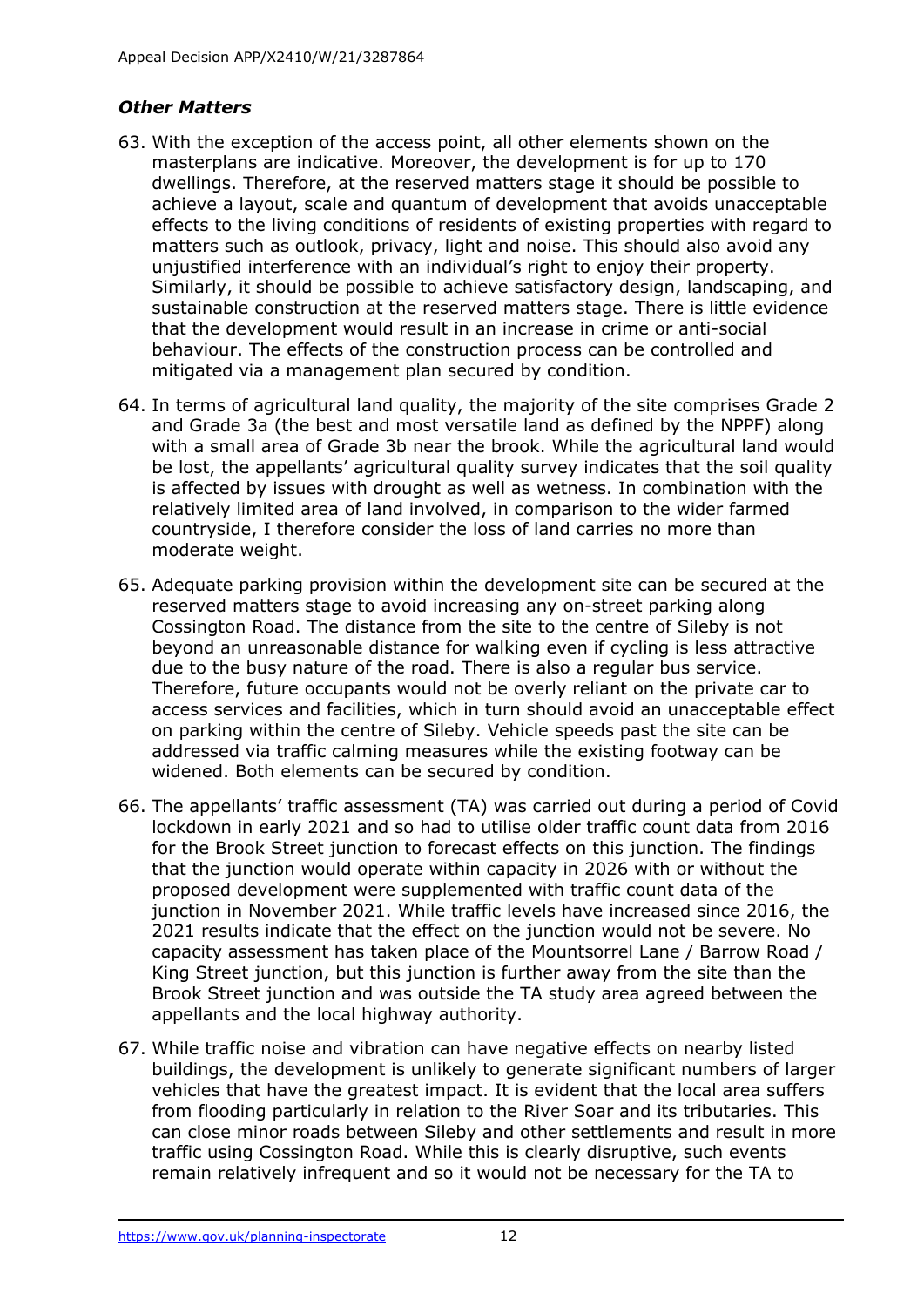have assessed their impact from a highway perspective. The main north-south road through Sileby and Cossington is undoubtedly busy during rush hour periods and around the start and end of the school day in Cossington. However, the evidence before me does not indicate that the development would have an unacceptable effect on highway safety.

- 68. The majority of the site area proposed for built development lies outside of modelled flood zones, while levels can be raised within the limited area at greater risk of flooding to provide sufficient access and protection. The drainage strategy for the development has been designed to lower existing run-off rates and reduce the likelihood of flooding elsewhere. The implementation and management of surface and foul water drainage can be secured via condition. There is little evidence to demonstrate that the existing sewer network is at capacity.
- 69. The site has limited ecological value due to its use for arable farming. While the site has been used by wintering wildfowl, the main focus for such birds is Cossington Meadows Nature Reserve. Existing hedgerows can be reinforced to improve biodiversity, while the proposed public open space would provide an increased range of habitats for a variety of species including mammals and birds of prey. The protection of existing hedges and trees and the provision of roosting boxes would benefit bats and birds. The enhancements and overall biodiversity net gain can be secured by condition.
- 70. There is little evidence that the operation of Derry's nursery would be put at risk by the development. Whilst previously developed land should be prioritised wherever possible, this does not mean that suitable greenfield windfall sites should be ignored. Finally, concerns relating to restrictive covenants and effects on property prices are not planning matters.

# *Main issue (d): The planning balance*

- 71. The parties accept that the Council cannot demonstrate a 5 year supply of deliverable housing sites. The supply as of 31 March 2021 stood at 3.34 years and has dropped slightly to 3.23 years as of 31 March 2022. As a consequence, NPPF paragraph 11(d) is applicable. This states that where there are no relevant policies, or the policies which are most important for determining the application are out of date (including where a 5 year housing land supply cannot be demonstrated), planning permission should be granted unless one of two exceptions apply. The first exception is not applicable as there are no areas or assets of particular importance affected. The second exception states that any adverse impacts of granting permission would significantly and demonstrably outweigh the benefits when assessed against the policies in the NPPF taken as a whole.
- 72. The parties agree that CCS Policies CS1 and CS11, CLP Policies ST/2, CT/1 and CT/4, and SNP Policies G1 and G2 are the most important policies for this appeal<sup>4</sup>. The lack of a 5 year housing land supply renders all of these policies out of date. Additionally, the three CLP policies can also be regarded as out of date due to fact that the Limits to Development and ALS boundaries that they define are based on superseded development needs and have in any case been

<sup>4</sup> The Statement of Common Ground also refers to CLP Policy CT/2 as a most important policy. However, the CLP Proposals Map clarifies that the countryside designation applies to all land outside the Limits to Development which is not designated as Green Wedge or ALS. Therefore, Policy CT/2 is not applicable.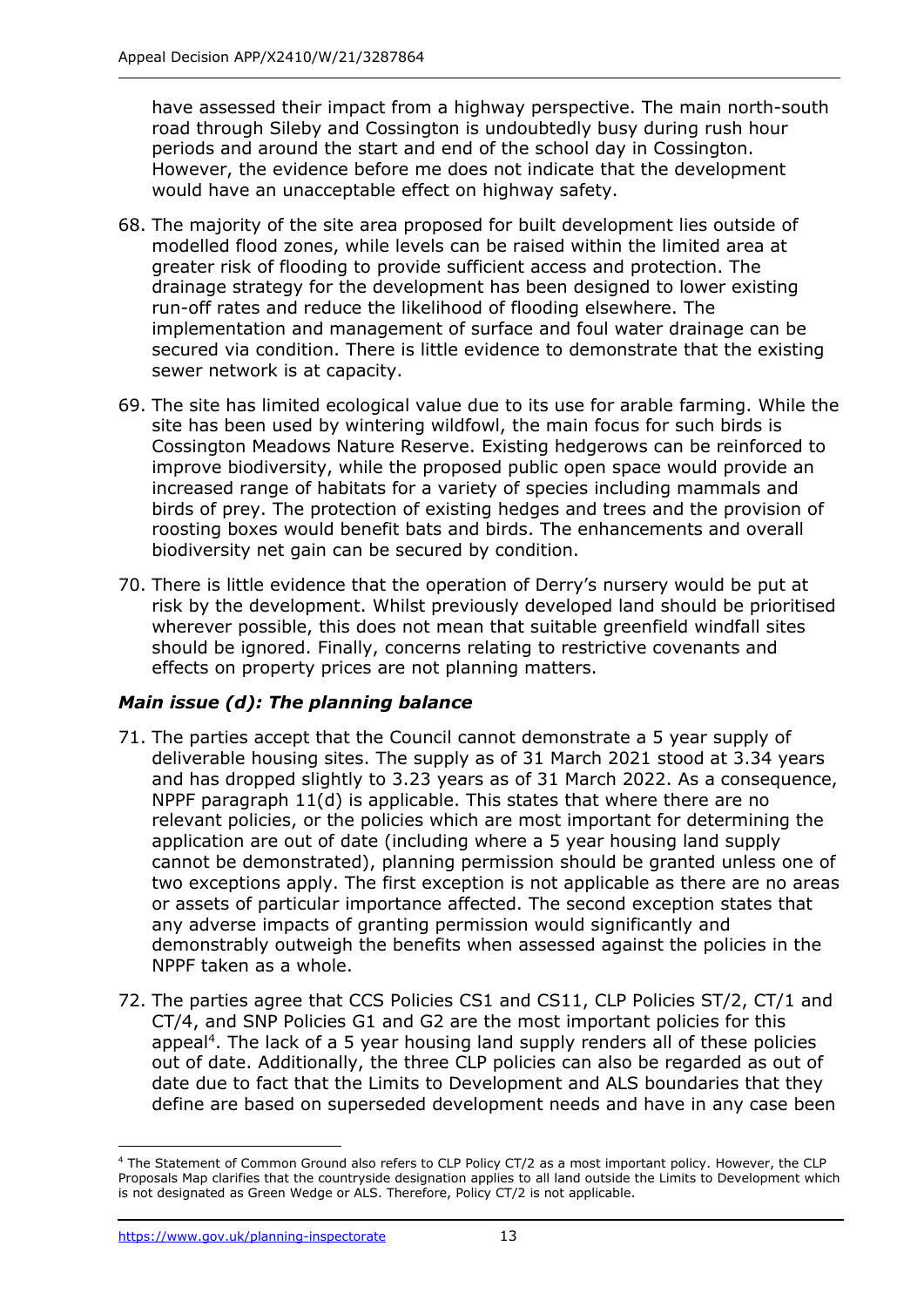breached on multiple occasions by various permissions. SNP Policy G1 is broadly just an update of the CLP Limits to Development to reflect sites with allocations or planning permission, but it is clear from the methodology that a more nuanced approach has been taken. Therefore, the policy is not out of date for the same additional reason as the three CLP policies.

- 73. Being out of date does not mean that little or no weight should be given to the above policies. SNP Policy G2 for example is consistent with the NPPF's design principles and so can be afforded full weight. In contrast, CLP Policies ST/2, CT/1 and CT/4 and SNP Policy G1 are not consistent with NPPF paragraph 174 or with CCS Policy CS11 in terms of their more restrictive approach to development in the countryside as discussed above. Therefore, the weight to be given to these four policies is limited in that respect.
- 74. CCS Policy CS11 is less restrictive and broadly consistent with the NPPF in terms of its approach to development in the countryside. There is disagreement between the parties as to whether this is a policy for the supply of housing. While the supporting text in CCS paragraph 7.15 acknowledges the need to balance the retention of ALS with the need for new housing, the policy does not prohibit housing in the countryside or ALS. Therefore, the policy can be afforded significant weight. CCS Policy CS1 is broadly consistent with the NPPF insofar as it sets out a settlement hierarchy and seeks to direct the majority of development to the most sustainable locations. Thus, the policy can also be afforded significant weight.
- 75. Turning to consider the benefits of the development, the parties agree that the provision of up to 170 dwellings is beneficial due to the lack of a 5 year housing land supply. In attributing weight to this provision, it is important to have regard to how long the shortfall is likely to persist and the steps being taken to address it. The preparation of the ELP is intended to provide a 5 year supply upon adoption. The examination is underway but hearing sessions have yet to be held. I have not been made aware of the full extent of objections to the ELP, but the parties did not give the impression that they are uncontroversial. For example, the issue of meeting Leicester's unmet housing needs is an unresolved matter. Assuming hearing sessions are completed over summer 2022, there would still be the need for main modifications consultation and potentially further hearings before the Inspectors produce their report.
- 76. The Council estimates that the adoption of the ELP in 12-18 months is reasonable. The appellants accepted that was achievable but not probable given the above uncertainties. It is impossible to be confident on this matter, but even on the Council's estimate the ELP offers no imminent resolution to the shortfall. It is possible that the ELP might be adopted before completions are achieved on this site, notwithstanding the truncated reserved matters process, but also possible that it may not.
- 77. The Council has been granting or resolving to grant planning permission on windfall sites and draft ELP allocations such as the Humble Lane scheme in order to boost housing supply. However, the strategic urban extensions in the CCS are only just starting to deliver units in 2022 when the CCS expected delivery from 2016/17 onwards. I have little evidence that the shortfall will be eliminated before the ELP is adopted. Therefore, I consider that significant weight can be afforded to the provision of up to 170 dwellings on this site. Significant weight can also be attributed to the provision of up to 51 affordable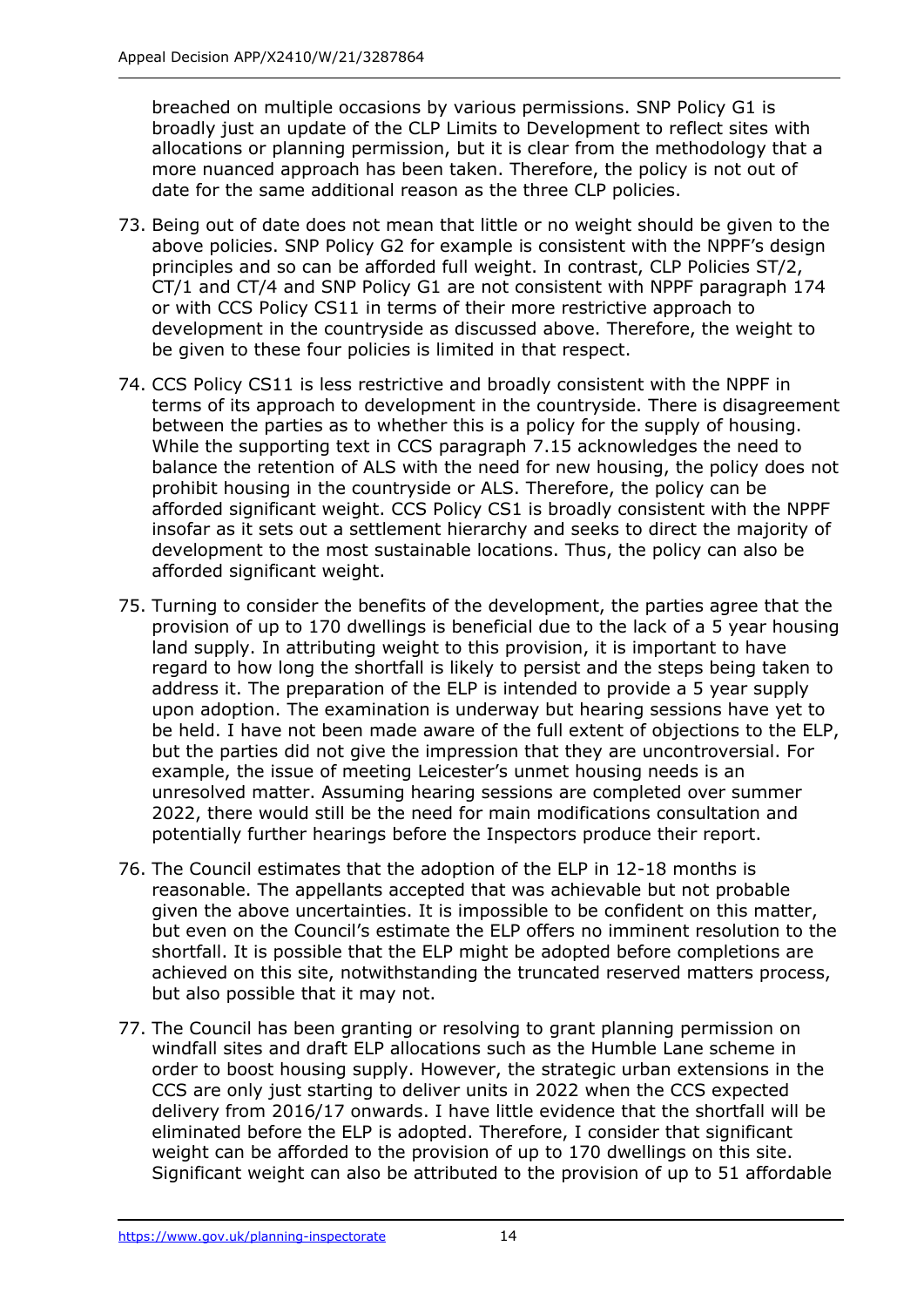units within that overall dwelling number, given the extent of affordable housing shortfall within the borough as acknowledged by both parties.

- 78. Economic benefits in terms of jobs and investment at the construction and occupation stages can be afforded moderate weight. The housing would be within walking and cycling distance of a range of services and facilities, including primary schools, which would represent an environmental and social benefit of some significance.
- 79. There would be a biodiversity net gain of around 39% for habitats and 74% for hedgerows, both clearly above the government's target of 10% and so can be afforded reasonable weight. The amount of proposed open space provided goes beyond the required amount for the size of development and would be accessible to the public. At the same time, it is intended to mitigate the effect of the development in terms of the ALS and landscape character. S106 contributions towards local open space improvements and allotment provision are primarily intended to address the impact of an increased population. Additional native tree planting and the potential for a more sensitively designed settlement edge than existing are largely to mitigate the effect of the development on character and appearance. Therefore, the open space and landscaping benefits carry no more than moderate weight.
- 80. Turning to the adverse impacts, the development would have a negative effect on the character and appearance of the area in relation to landscape and the ALS. The level of harm would be no greater than moderate, while I give limited weight to the conflict with CLP Policies ST/2, CT/1 and CT/4 and SNP Policy G1 for the reasons set out above.
- 81. There would be conflict with CCS Policy CS11 in terms of the effect on landscape character but not in terms of maintaining the separate identities of towns and villages and clearly maintaining the separation between the built-up areas of settlements. Therefore, I give moderate weight to the conflict with this policy. There would be conflict with CCS Policy CS1 insofar as the development would not fully accord with policies elsewhere in the strategy (CS11), but the development would be located in accordance with the settlement hierarchy and would meet development needs. Therefore, I only give moderate weight to the conflict with this policy. As noted above, I attribute moderate weight to the loss of best and most versatile agricultural land.
- 82. The adverse impacts of the development carry no more than moderate weight and so would not significantly and demonstrably outweigh the benefits which include those of significant weight. As such, the presumption in favour of sustainable development would apply in line with NPPF paragraph 11(d).
- 83. In conclusion, the negative effects of the proposed development in terms of character and appearance and the conflict with the development plan are outweighed by other considerations. The development would make adequate provision for affordable housing and other infrastructure requirements and would be in a suitable location having regard to the development plan taken as a whole along with national policies. Therefore, despite the conflicts with CCS Policies CS1 and CS11, CLP Policies ST/2, CT/1 and CT/4, and SNP Policy G1, there are sufficient material considerations to indicate that planning permission should be granted in this instance.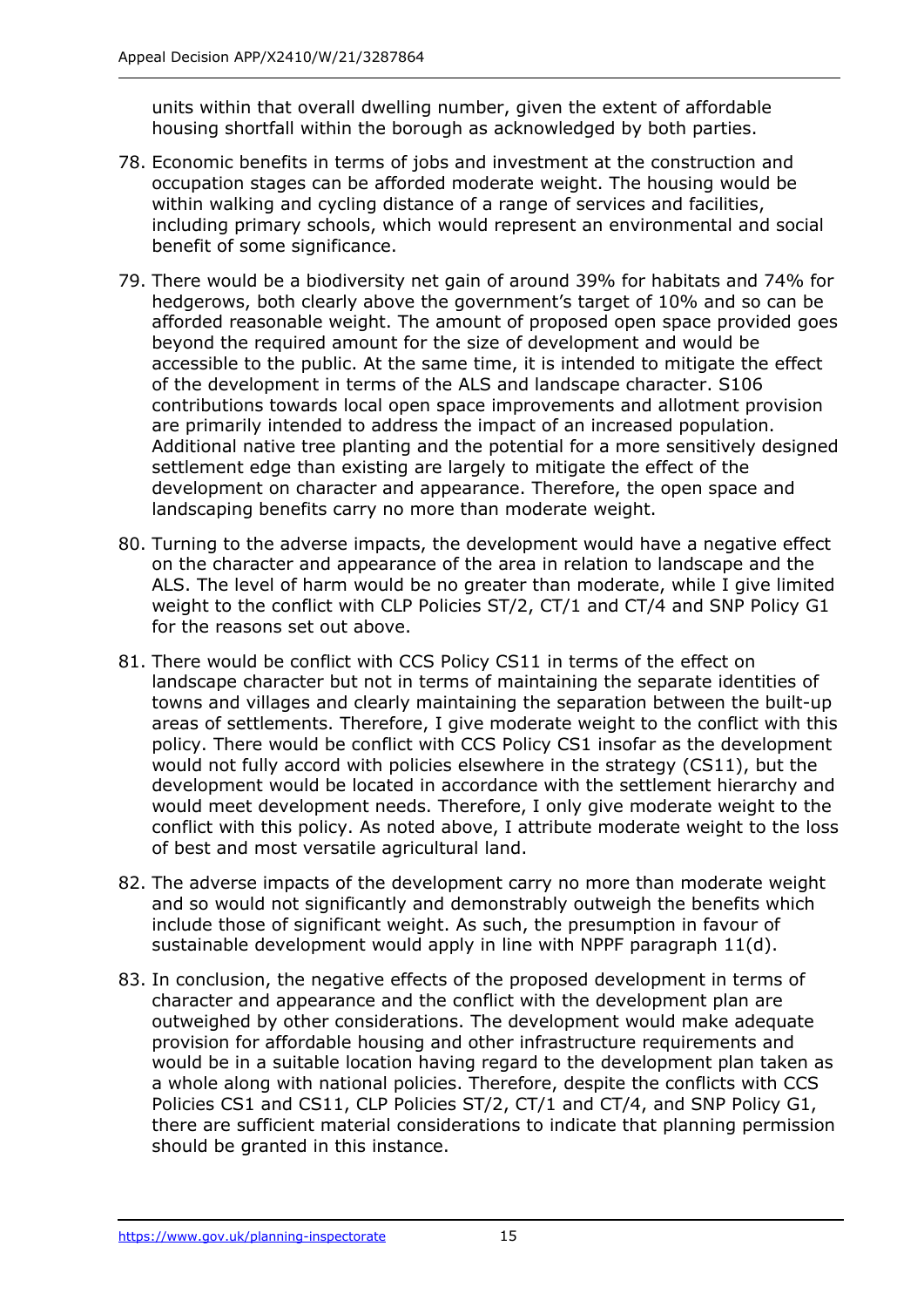# **Conditions**

- 84. Conditions 1 and 2 are necessary to clarify the reserved matters still to be approved as well as to set out the timeframe for applications to be submitted and the development implemented. The timeframes are shorter than the standard amount to encourage the earlier delivery of housing. Condition 3 is necessary to ensure that details of internal access and circulation routes are provided, as the approved plans only relate to the access point onto Cossington Road and the masterplans are only illustrative. Conditions 2 and 3 are precommencement as these matters needs to be fixed before works begin on site.
- 85. Condition 4 is necessary to ensure that the construction phase has an acceptable effect including on the operation of the adjacent railway line. Conditions 5, 6 and 7 are necessary to ensure appropriate drainage and flood mitigation measures are in place. Condition 8 is necessary in the interests of protecting existing trees and hedges, while Condition 9 is necessary to address the potential archaeological interest of the site. Condition 10 is necessary to ensure adequate noise mitigation measures to address both the road and railway line. Conditions 4 to 10 are pre-commencement conditions as they concern matters that need to be agreed and/or provided before works begin.
- 86. Condition 11 is necessary to control lighting levels for the benefit of both residents and wildlife. Condition 12 is necessary for rail safety. Conditions 13, 14 and 16 are necessary in the interests of highway safety to secure adequate access and visibility splays, improve the existing footway, and provide traffic calming measures. Condition 15 is necessary to promote sustainable modes of transport.
- 87. Condition 17 is necessary to ensure that the open space is properly managed in terms of landscaping and biodiversity. Condition 18 is necessary to specify general accordance with relevant plans including the parameters plan. Condition 19 is necessary to ensure that any land contamination matters are addressed appropriately.

# **Conclusion**

88. For the above reasons, and having had regard to all other matters raised, I conclude that the appeal should be allowed.

*Tom Gilbert-Wooldridge*

INSPECTOR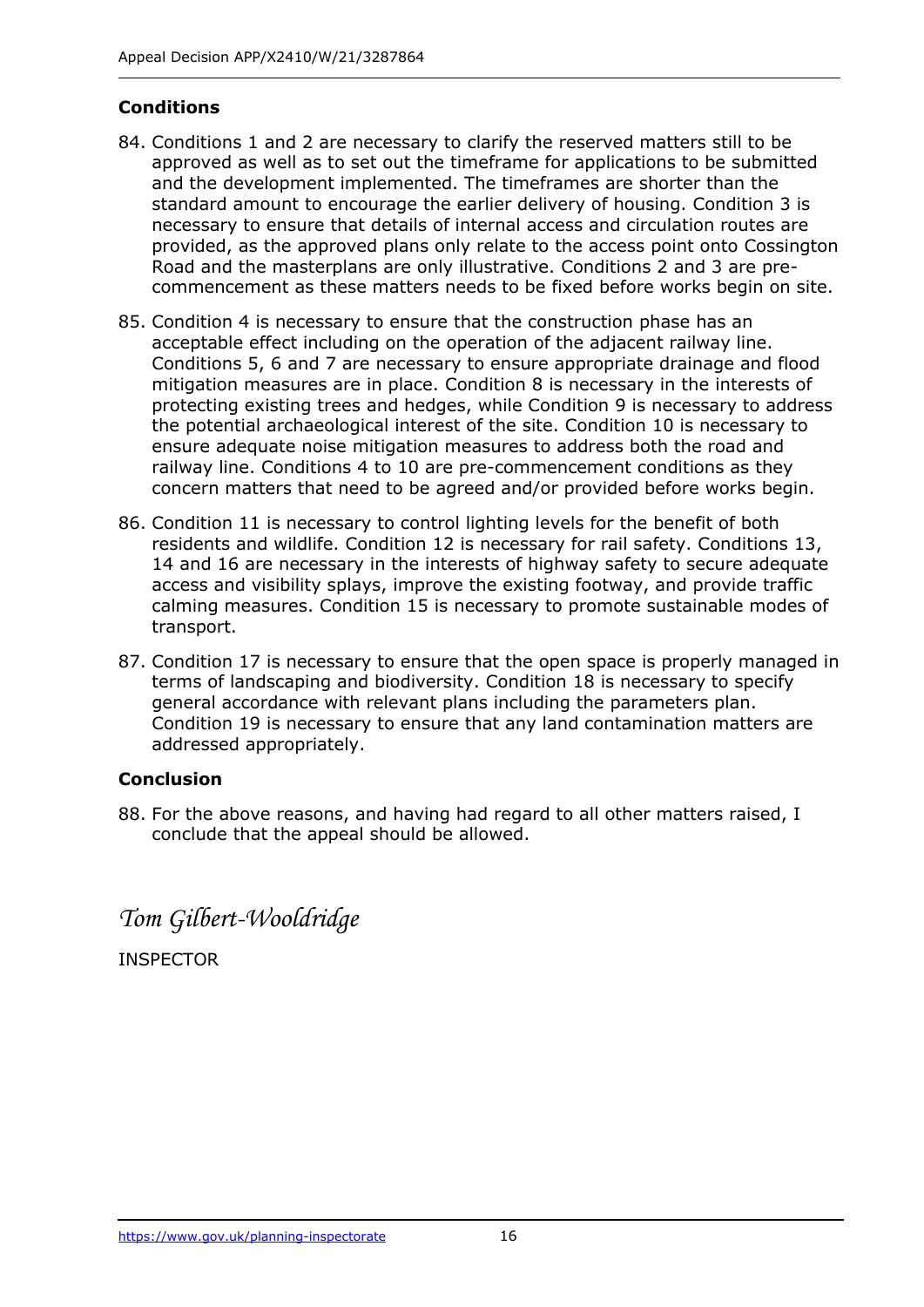### **APPEARANCES**

FOR THE APPELLANT:

Paul G Tucker QC and Constanze Bell of Counsel, instructed by Harry White AssocRTPI, Senior Planner at David Wilson Homes East Midlands.

They called:

Angela Smedley BA (Hons) DipTP MRTPI Associate Director, Fisher German

Andrew Cook BA (Hons) MLD CMLI MIEMA CENV Executive Director, Pegasus Group

Richard Holden B.Eng (Hons) MCIHT IMAPS Director, Residential and Commercial Engineering Ltd

Robert Holland BA (Hons) MCIHT Associate Director, Tetra Tech

Oliver Ramm BSc (Hons) MCIEEM Director, Ramm Sanderson Ecology Ltd

Ben Hunter BA DipMS Education and Social Infrastructure Consultant, Educational Facilities Management Ltd

Paul Wakefield Partner, Shakespeare Martineau

#### FOR THE LOCAL PLANNING AUTHORITY:

Hugh Richards of Counsel, instructed by the Head of Legal Services at Charnwood Borough Council.

He called:

Simon Higson Director of Landscape and Ecology, Heaton Planning Limited

Nigel Gould BSc DipURP MRTPI Director of Planning, Heaton Planning Limited

Helen Knott MRPTI Group Leader – Development Management, Charnwood Borough Council

#### INTERESTED PARTIES:

| <b>Councillor Elizabeth Jones</b>  | Sileby Parish Council            |
|------------------------------------|----------------------------------|
| <b>Councillor Elizabeth Astill</b> | Sileby Parish Council            |
| Councillor Penny Weston-Webb       | <b>Cossington Parish Council</b> |
| <b>Councillor Paul Murphy</b>      | Charnwood Borough Council        |
| Vannessa Williams                  | Local resident                   |
| Nic Thomas                         | Leicestershire County Council    |
| <b>Sharon Townsend</b>             | Leicestershire County Council    |
| David Atterbury                    | Leicestershire County Council    |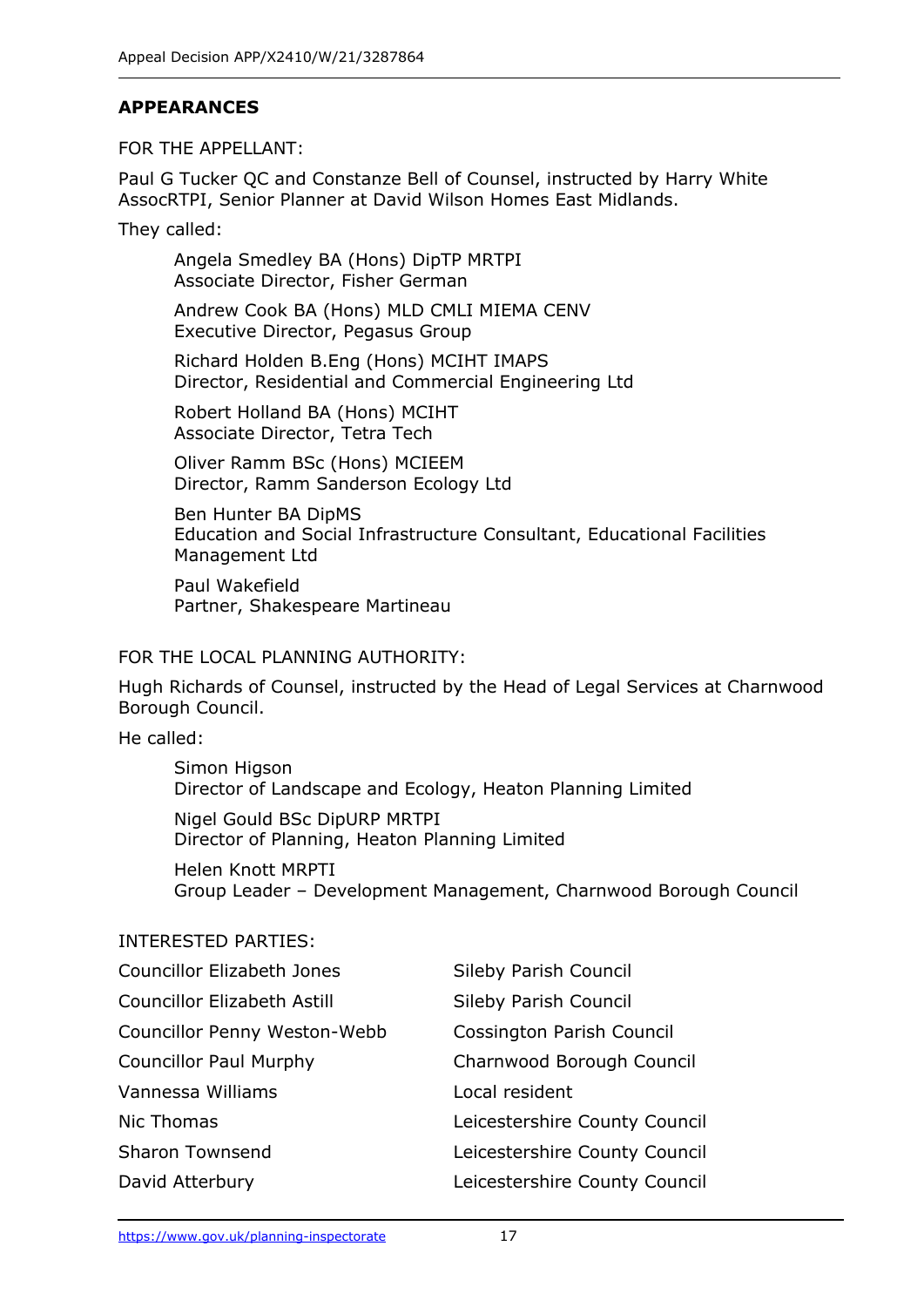Sarah Shuttlewood Leicestershire Clinical Commissioning **Groups** 

#### **DOCUMENTS SUBMITTED AT OR AFTER INQUIRY**

- ID1: Appellants' appearances list
- ID2: Appellants' opening statement
- ID3: Council's opening statement
- ID4: Map of development sites around Sileby and Cossington
- ID5: Updated draft Section 106 agreement dated 22 March 2022
- ID6: *R. (on the application of HFAG Ltd) v Buckinghamshire Council* [2022] EWHC 523 (Admin)
- ID7: Updated verified views (document ref. V3D 211102 dated March 2022)
- ID8: Updated list of conditions dated 24 March 2022
- ID9: Parameters Plan ref GL1400 18
- ID10: Local Setting Plan ref CBC-LSP-Rev A
- ID11: Measured Distances Plan ref CBC-MDP-Rev A
- ID12: Leicestershire County Council letter dated 1 April 2022 including ID12A (school capacity survey 2021 form)
- ID13: Appellants' rebuttal to ID12 / ID12A
- ID14: Extract from the Leicestershire Round guidebook
- ID15: Update list of conditions dated 14 April 2022
- ID16: Leicestershire Clinical Commissioning Group's letter dated 14 April 2022
- ID17: Appellants' response to ID16
- ID18: Final version Section 106 agreement (unsigned and undated)
- ID19: Charnwood Open Spaces Strategy 2013-2036
- ID20: Statement on Housing Land Supply Monitoring dated 27 April 2022
- ID21: Leicestershire Clinical Commissioning Group's letter dated 27 April 2022
- ID22: Appellants' response to ID21
- ID23: Appeal decision APP/X2410/W/19/3220699 Land off Barnards Drive, Sileby
- ID24: Independent Examiner's Report into Sileby Neighbourhood Plan
- ID25: Council's Closing Submissions
- ID26: Appellants' Closing Submissions
- ID27: Completed and executed Section 106 agreement dated 10 May 2022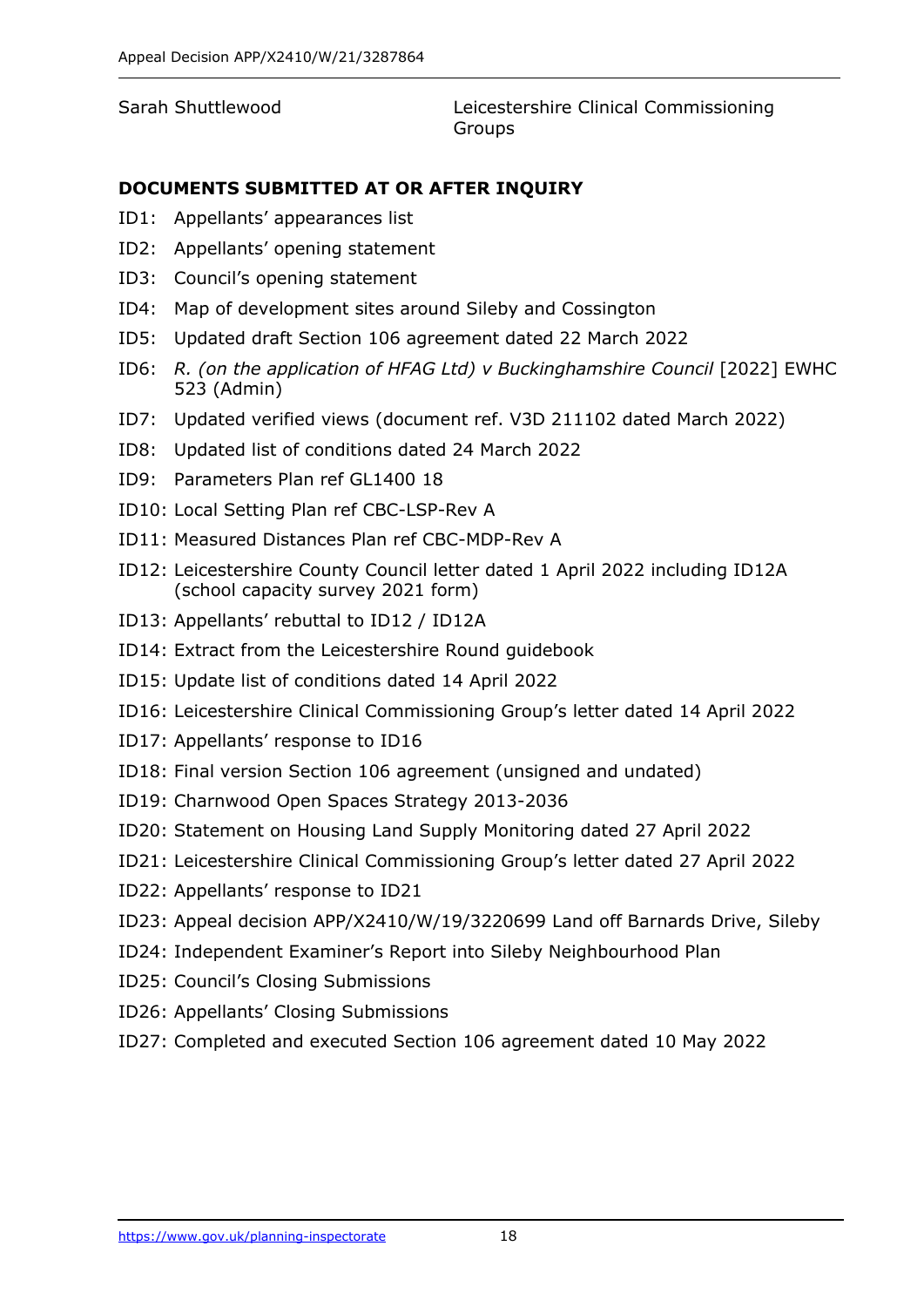# **SCHEDULE OF CONDITIONS (19)**

- 1) Details of the appearance, landscaping, layout, and scale (hereafter called "the reserved matters"), shall be submitted to and approved in writing by the local planning authority before any development takes place and the development shall be carried out as approved.
- 2) Application for approval of the reserved matters shall be made to the local planning authority not later than 18 months from the date of this permission. The development hereby permitted shall commence not later than 2 years from the date of approval of the last of the reserved matters to be approved.
- 3) No development shall commence until plans and particulars of the accessibility within the site, including circulation routes and how these fit into the surrounding access network, have been submitted to and approved in writing by the local planning authority. The development shall be carried out in accordance with the approved details.
- 4) No development shall commence until a construction management plan, including details of the routing of construction traffic, wheel cleansing facilities, vehicle parking facilities, and a timetable for their provision, has been submitted to and approved in writing by the local planning authority. The construction of the development shall thereafter be carried out in accordance with the approved details and timetable.

The construction management plan should also include:

- A construction methodology demonstrating consultation with the Asset Protection Manager at Network Rail;
- Confirmation that demolition or construction works shall not take place outside 0700 hours to 1800 hours Monday to Friday and 0700 hours to 1300 hours on Saturdays nor at any time on Sundays or Bank Holidays; and
- Details of any lighting to be used during the construction phase.
- 5) No development shall commence until:
	- A surface water drainage scheme based on the principles contained within the approved Flood Risk Assessment reference RACE/DWH/CRS/FRA 3 has been submitted to and approved in writing by the local planning authority;
	- Details relating to the management of surface water during construction has been submitted to and approved in writing by the local planning authority; and
	- Details in relation to the long-term maintenance of the surface water drainage system within the development have been submitted to and approved in writing by the local planning authority.

The scheme shall be implemented in accordance with the approved details before development in any given phase is brought into use.

6) No development shall commence until flood mitigation measures have been submitted to and approved in writing by the local planning authority. The flood mitigation measures shall include: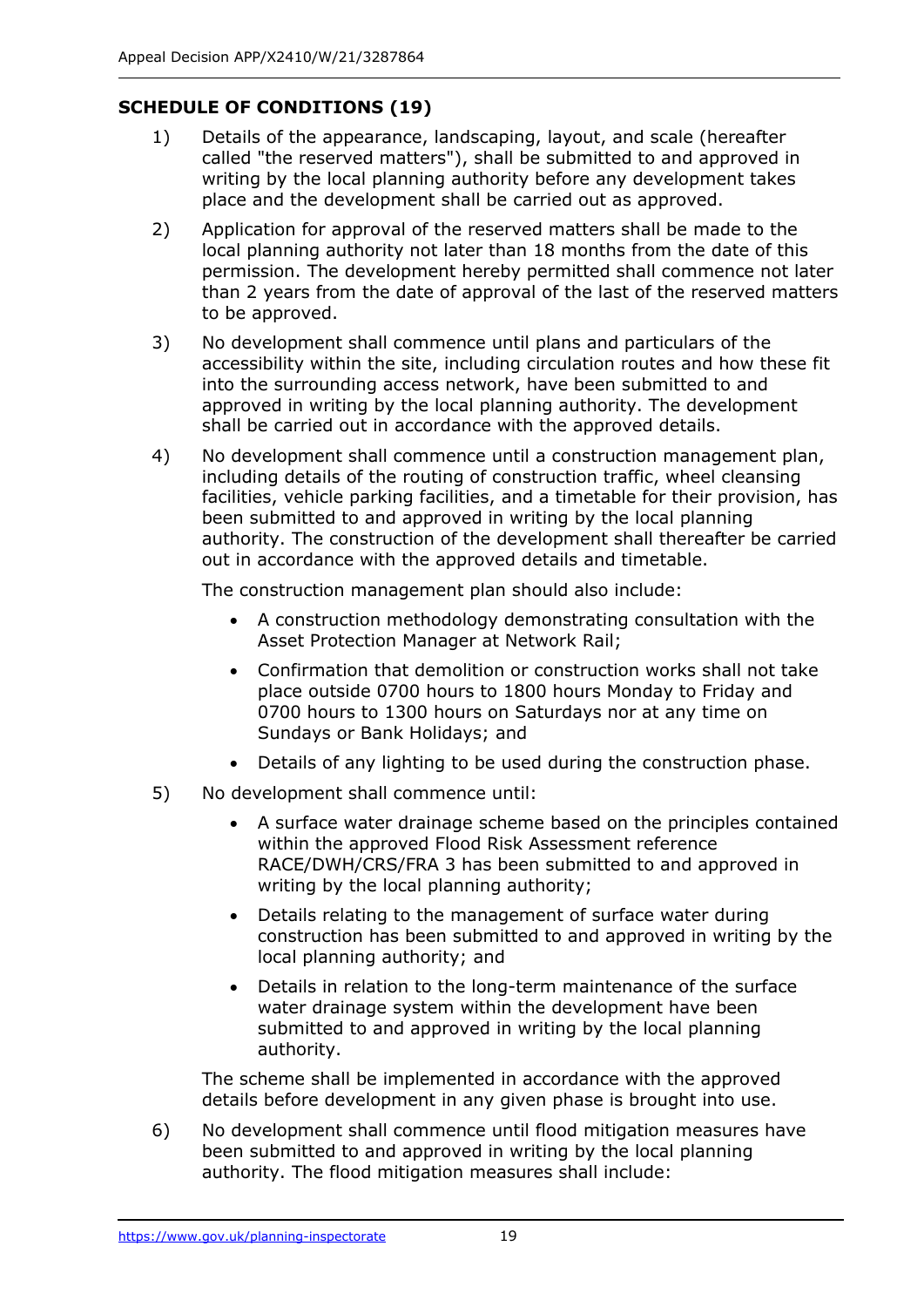- Ensuring finished floor levels are set at least 600mm above the 1 in 100 year plus 50% climate change level;
- The implementation of flood resilient design and construction methods to dwellings within Flood Zone 2; and
- No raising of ground levels within Flood Zones 2 or 3 without the provision of floodplain compensation.

The mitigation measures shall be implemented in accordance with the approved details before development in any given phase is brought into use.

- 7) No development shall commence until drainage plans for the disposal of foul sewage have been submitted to and approved in writing by the local planning authority. The scheme shall be implemented in accordance with the approved details before the development is first brought into use.
- 8) No development shall commence until an Arboricultural Method Statement, prepared in accordance with BS 5837:2012 Trees in Relation to Design, Demolition and Construction, has been submitted to and approved in writing by the local planning authority. Works shall thereafter be carried out only in accordance with the approved details. The Arboricultural Method Statement shall include the specification, location and phasing for the installation of tree and hedge protection measures and a schedule of all proposed tree and hedge works including the reason for such works. No trees or hedges on the site shall be wilfully damaged, cut down, uprooted, pruned, felled or destroyed except for the trees and hedges to be removed to facilitate the development.
- 9) No development shall take place or commence until a programme of archaeological work including a Written Scheme of Investigation (WSI) for the relevant phase, sub-phase or development parcel has been submitted to and approved in writing by the local planning authority. The WSI shall include an assessment of the significance and research questions and:

(i) the programme and methodology of site investigation and record;

(ii) the programme for post investigation assessment;

(iii) provision to be made for analysis of the site investigation and recording;

(iv) provision to be made for publication and dissemination of the analysis and records of the site investigation;

(v) provision to be made for archive deposition of the analysis and records of the site investigation;

(vi) nomination of a competent person or persons/organisation to undertake the works set out within the WSI; and

(vii) no demolition/development shall take place other than in accordance with the WSI.

The programme of archaeological work shall be carried out in accordance with the approved WSI.

10) No development shall commence until details of the noise attenuation measures required to achieve levels in accordance with BS8233:2014 as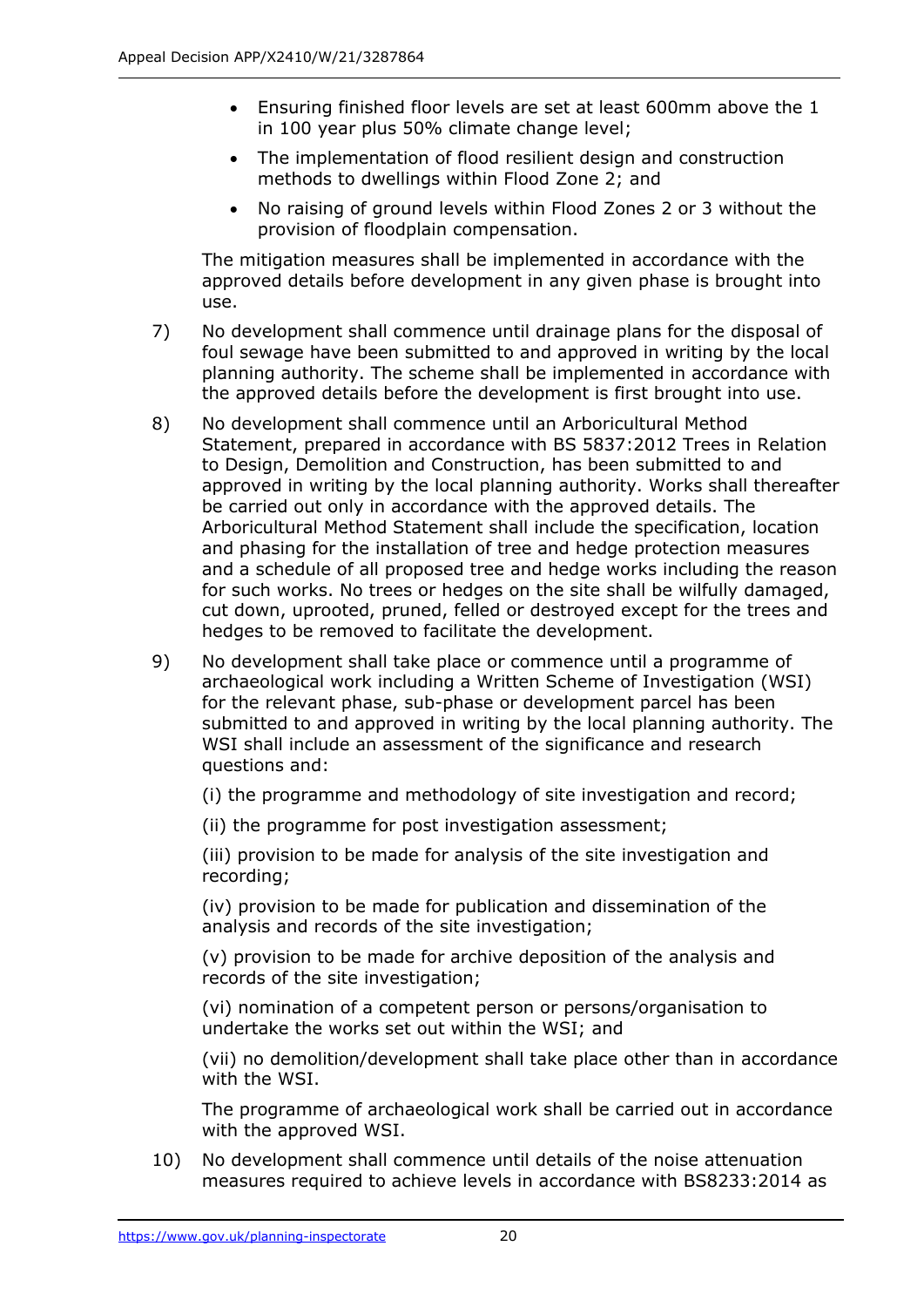outlined in the Noise and Vibration Assessment produced by MEC (reference 26128-04-NVA-01 REV B and dated February 2021) have been submitted to and approved in writing by the local planning authority. The development shall not be occupied until the noise mitigation measures have been provided in accordance with the approved details and shall thereafter be retained in perpetuity.

- 11) No part of the development shall be occupied until details of any external lighting have been submitted to and approved in writing by the local planning authority. The scheme should be implemented in accordance with the agreed details.
- 12) No part of the development shall be occupied until details of a suitable trespass proof fence adjacent to Network Rail's boundary (approx. 1.8 metres high) have been submitted to and approved in writing by the local planning authority. The scheme shall be implemented in accordance with the approved details and thereafter retained in perpetuity. Network Rail's existing fencing/wall must not be removed or damaged.
- 13) No part of the development shall be occupied until the access arrangements shown on drawing B024412-35-18-003 Rev A have been implemented in full. Visibility splays for vehicles and pedestrians (2 metres by 2 metres) once provided shall thereafter be permanently maintained with nothing within those splays higher than 0.6 metres above the level of the adjacent footway/verge/highway.
- 14) No part of the development shall be occupied until the offsite works shown on drawing number B024412-35-18-003 Rev A have been implemented in full.
- 15) No part of the development shall be occupied until an amended framework/full Travel Plan which sets out actions and measures with quantifiable outputs and outcome targets has been submitted to and agreed in writing by the local planning authority. Thereafter the agreed Travel Plan shall be implemented in accordance with the approved details.
- 16) The development shall not be occupied until scheme of speed reduction measures in respect of Cossington Road has been submitted to and agreed in writing by the local planning authority and completed under a Traffic Regulation Order.
- 17) The development shall not be occupied until a Landscape and Biodiversity Management Strategy has been submitted in accordance with the agreed reserved landscape matters and agreed in writing by the local planning authority. Thereafter, works will be carried out in full and in accordance with the agreed timescales within the Landscape and Biodiversity Management Strategy.
- 18) The development hereby approved shall be carried out in general accordance with the following plans and documents:
	- SIL/LOC/01 Location Plan
	- B024412-35-18-003 Rev A Proposed Site Access Junction
	- GL1400-18 Parameters Plan